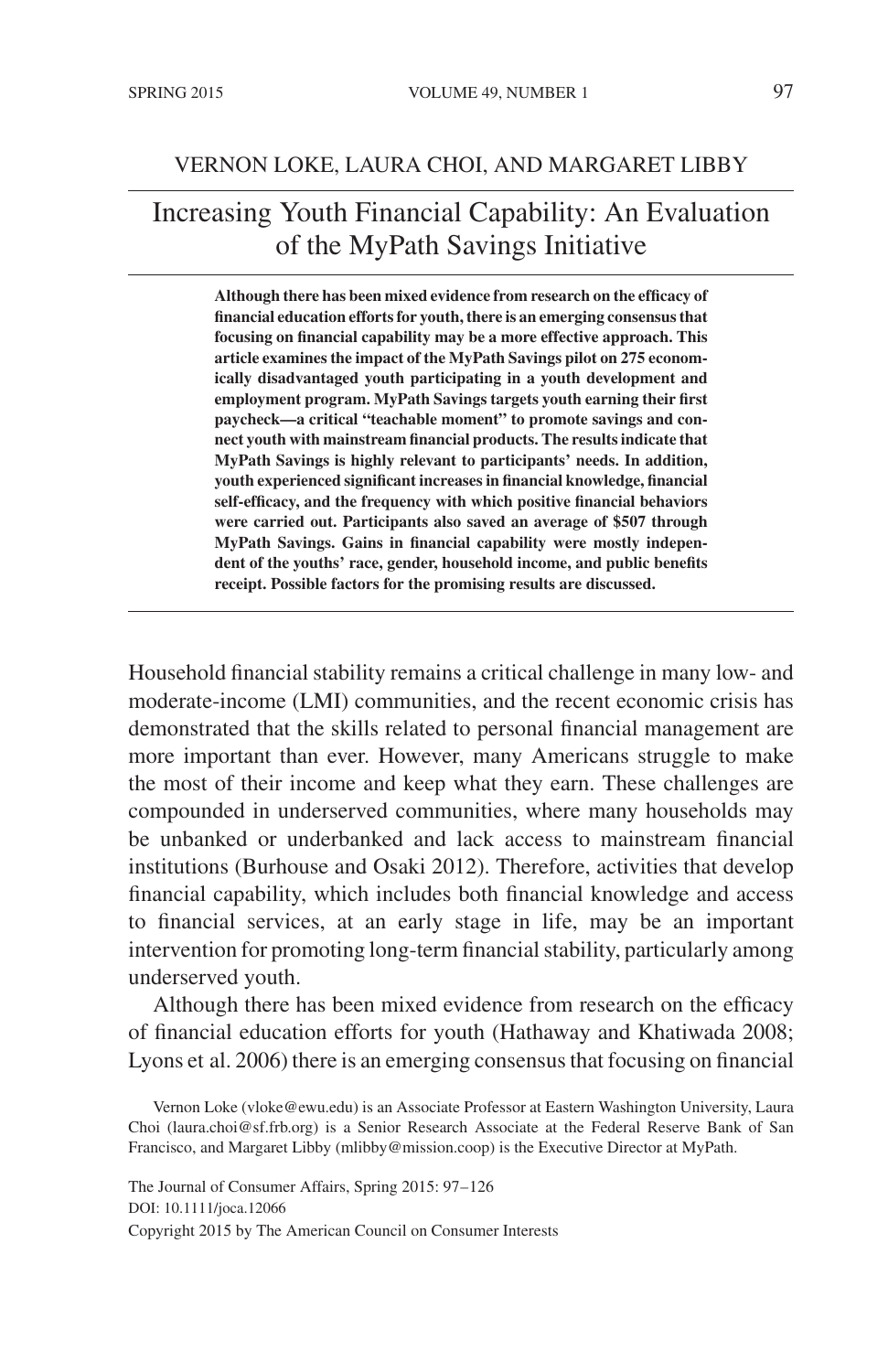capability may be a more effective approach (Executive Order 13646 2013; Johnson and Sherraden 2007). This article reviews the literature on financial education efforts to date and examines the MyPath Savings financial capability initiative. It seeks to understand the extent to which the MyPath Savings financial capability initiative affects financial behaviors and attitudes among disadvantaged youth who are employed and earning regular income.

The MyPath Savings initiative targets economically disadvantaged youth participating in youth development and employment programs who are earning their first paycheck—a critical "teachable moment" to promote savings and connect youth with mainstream financial products. It offers a comprehensive suite of financial services, including just-in-time financial education and access to mainstream financial products, using a hands-on, experiential approach with an emphasis on peer learning and support. It also incorporates behavioral economics principles to minimize barriers and incentivize savings.

MyPath Savings builds on Margaret Sherraden's financial capability framework which suggests that financial capability is both individual and structural. At the individual level, people need financial knowledge in order to make sound financial decisions, but they must also have access to the broader systems that facilitate positive financial behaviors, including income-generating employment and access to beneficial financial products and services and asset-building mechanisms. It is only when financial literacy (the *ability* to act) and financial inclusion (the *opportunity* to act) are coupled together does one develop financial capability, taking positive financial actions toward financial stability and well-being (Sherraden 2013).

### Mixed Evidence from Financial Education Research

A number of studies have attempted to evaluate the impact of financial education on a variety of outcomes, and while the general consensus is that financial education should have a positive effect, the findings across programs are mixed (Lyons et al. 2006). Certain research finds that financial education can lead to positive knowledge, attitude, and behavior change. For example, the National Endowment for Financial Education offers the High School Financial Planning Program, which was designed around the idea of performance-based learning, an educational approach that allows students to take what they learn and apply it directly in the course of each lesson. Studies find that students demonstrated a statistically significant increase on all financial knowledge, behavior, and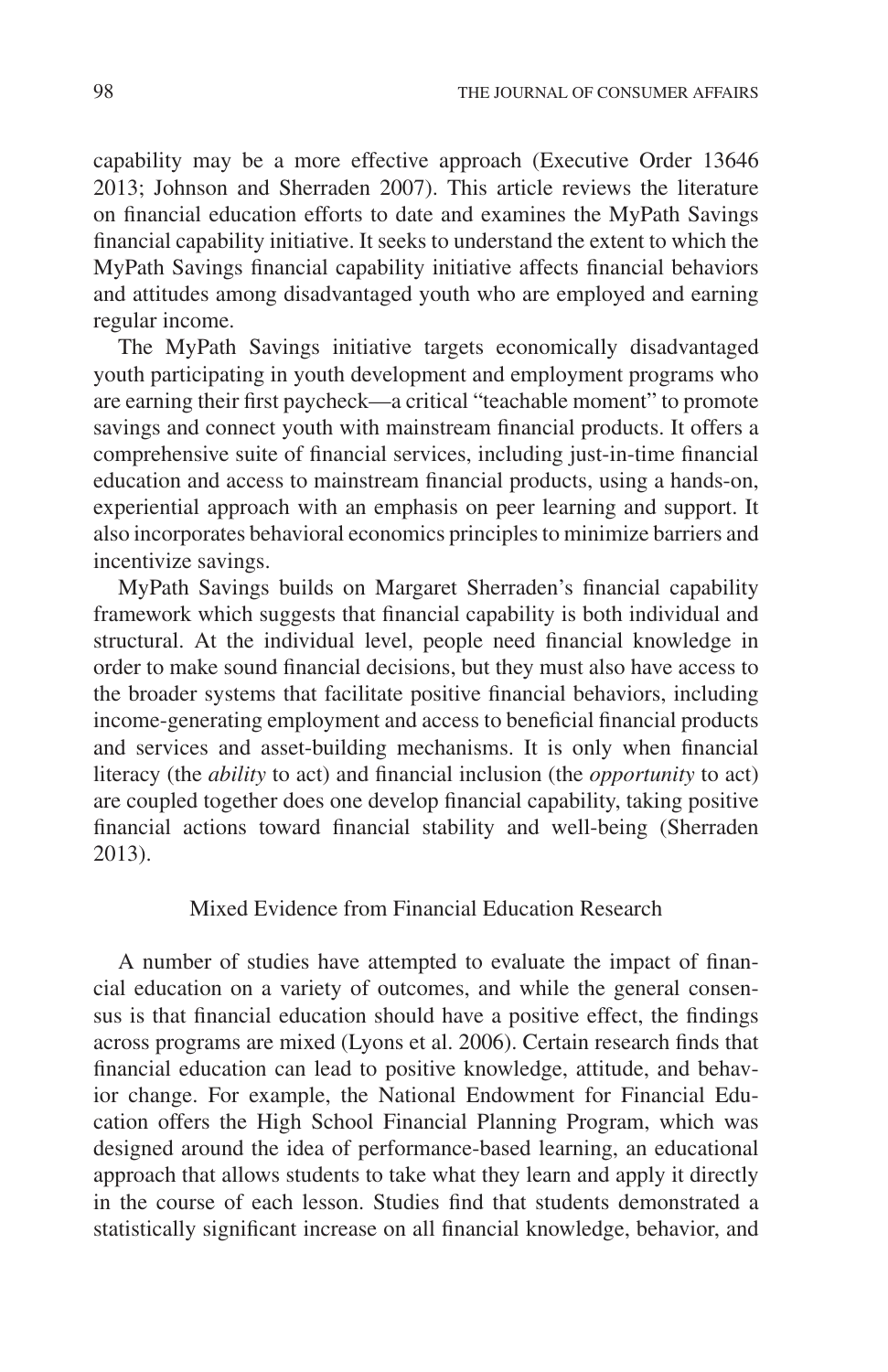confidence questions immediately after completing the program, and these knowledge gains were demonstrated again three months after completion of the curriculum (Boyce and Danes 1998; Danes 2005). Similarly, Varcoe, Martin, Devitto, and Go (2005) report that participation in the Money Talks for Teens series led to increased financial knowledge and self-reported positive financial behaviors, such as increases in comparison shopping and waiting until items went on sale. In contrast, Gartner and Todd (2005) analyzed results from the St. Paul Foundation's Credit Card Project, which assesses the impact of online credit card education on cardholder behavior among first-year college students, and find no significant difference in behavior change between the treatment and comparison groups.

Developing Financial Capability among Youth

In recent years, there has been a growing emphasis on promoting financial capability among youth. In explaining why they feel that "financial literacy is a helpful but not sufficient idea," Johnson and Sherraden (2007) suggest that:

Participation in economic life should maximize life chances and enable people to lead fulfilling lives. This requires knowledge and competencies, ability to act on that knowledge, and opportunity to act. This is more likely when people are able to convert knowledge into action. This, in our view, includes linking individual functioning to social institutions, and pedagogical methods that enable them to practice and gain competency in this functioning. We refer to this as financial capability (122).

Unlike financial education efforts, which focus primarily on the transfer of knowledge, financial capability initiatives couple knowledge building with access to financial products and services so that participants can transform knowledge into behavior change (Sherraden 2013). This approach underscores the importance of emphasizing financial capability as a developmental, rather than remedial, activity. As evidenced in other fields, such as health, investing in prevention is more efficient than treating negative outcomes (Cohen and Henderson 1991). The approach should be similar when it comes to financial health. Providing young people with the knowledge, skills, and opportunity to establish healthy financial futures is far preferable to having to provide credit repair or debt management services later on in their lives.

Another reason to emphasize the development of financial capability among youth is the opportunity to take advantage of the teachable moments that occur during the transition into early adulthood (National Endowment for Financial Education 2003). During this time, many youth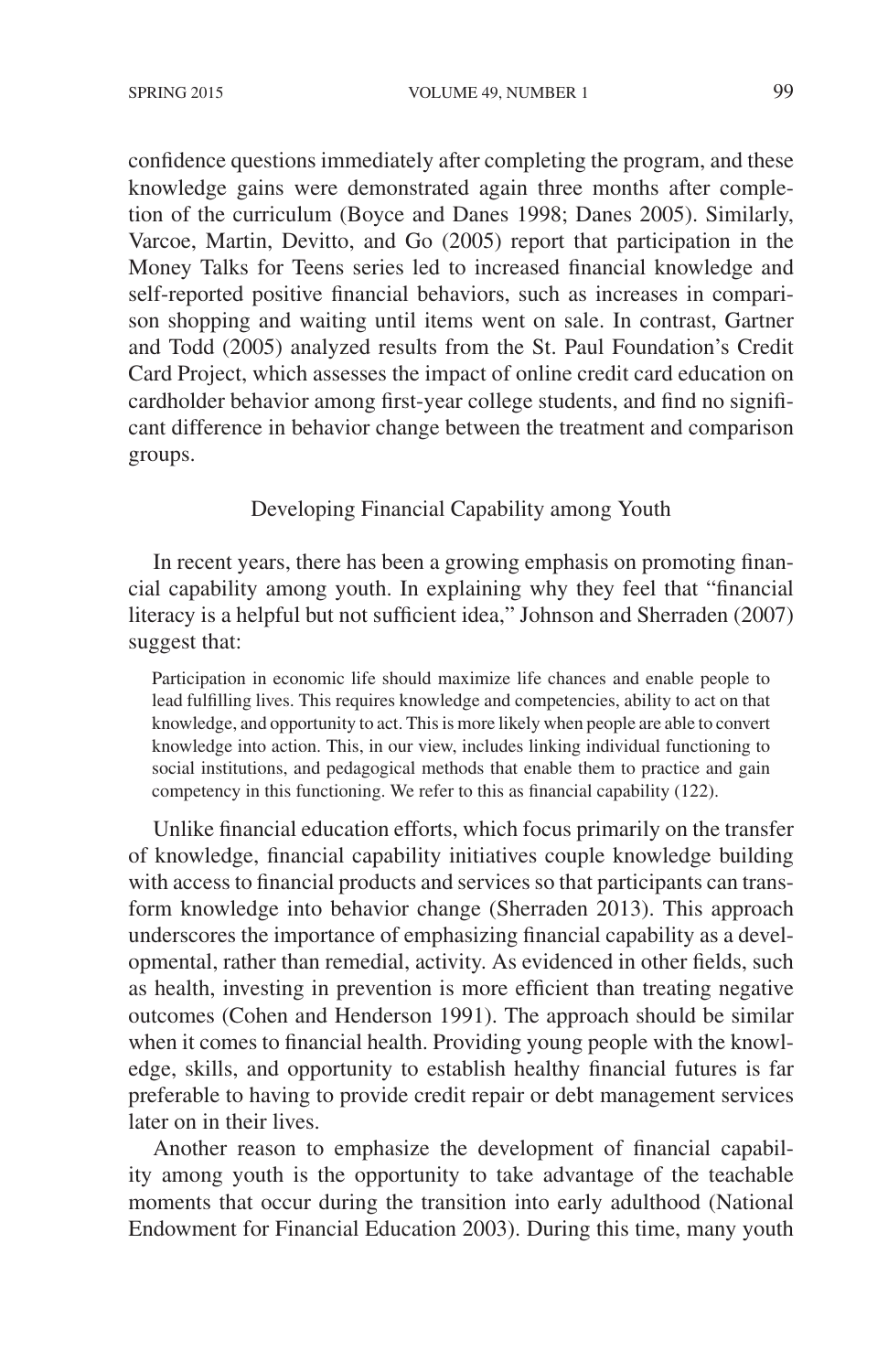make their first financial decisions, such as acquiring a credit card or preparing to pay for college. Additionally, a number of young people have their first experiences with employment and the process of managing their paychecks. According to the Bureau of Labor Statistics, an estimated 34% of youth ages 16–19, and approximately 55% of youth ages 16–24, were part of the labor force in early 2012 (Toossi 2013). Since a sizable share of the youth and young adult population is working, this is an opportune time to engage with mainstream financial institutions and develop a habit of savings. Traditional employer-based financial education has been associated with higher levels of retirement saving among working adults, and the effect appears to be particularly strong for non-highly compensated employees (Bayer, Bernheim, and Scholz 2009). However, much of the literature on workplace financial education focuses on working adults, rather than youth and young adults. Increased savings have been shown to improve an individual's opportunity for upward economic mobility and establishing positive savings behaviors early in life can thus be particularly advantageous for youth from lower-income households (Cramer et al. 2009). This period is thus a critical life stage as youth are just beginning their independent financial lives.

However, studies continue to show that teens lack financial knowledge. The Jump\$tart Coalition has been surveying teens across the nation since 1997 and reports consistently poor performance on a test of financial knowledge. Separately, the National Longitudinal Survey of Youth suggests that there is a widespread lack of financial knowledge among youth (Lusardi, Mitchell, and Curto 2010). In addition, recent concerns about student loan defaults and burdensome debt loads suggest that many young adults do not fully understand the nature of the financial decisions they are making with regards to paying for their education, or they may understand the implications of such borrowing but otherwise lack the financial means necessary to pay for college.

Most importantly, without access to mainstream financial services, low-income youth and young adults face greater challenges in achieving financial stability and utilizing wealth-building tools. In general, young adults are more likely to be unbanked or underbanked relative to older adults. Roughly one third (30.8%) of households under 24 are underbanked compared to 17.7% of households between the ages of 55 and 64, and 11.6% among households age 65 or older (Burhouse and Osaki 2012). Similarly, 15.7% of households under 24 are unbanked, compared to 5.6% of households between the ages of 55 and 64, and 3.5% among households age 65 or older (Burhouse et al. 2014).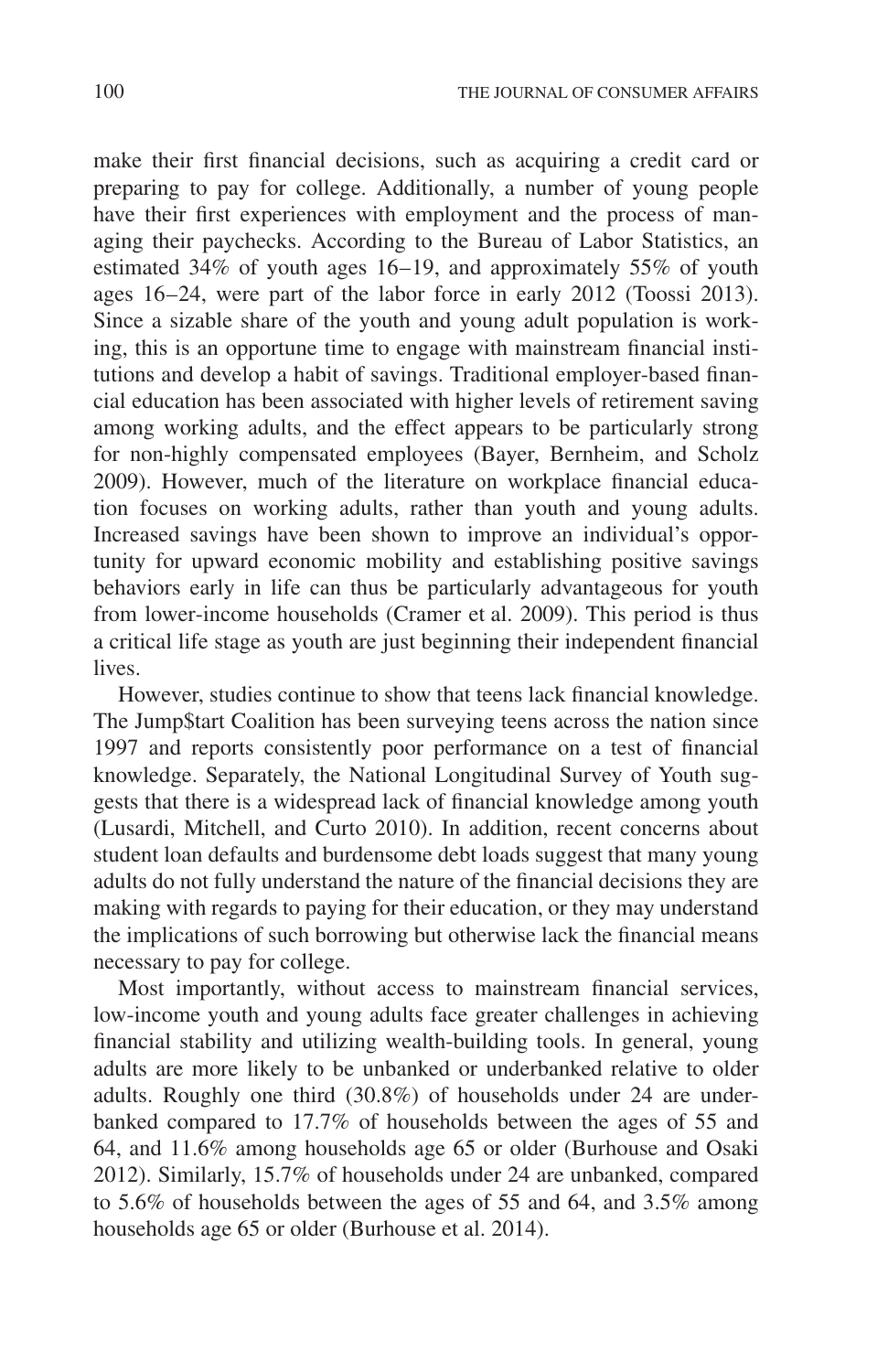To address this issue, a growing number of initiatives are focusing more intentionally on financial capability. These programs offer financial education paired with a savings account in a mainstream financial institution so that participants can apply financial concepts and increase their familiarity with financial institutions. One example is the "bank at school" initiative that provides elementary school-aged youth with classroom-based financial education and the opportunity to open savings accounts and make deposits at school. Such programs have taken shape in Illinois, Delaware, Virginia, Tennessee, Louisiana, and Wisconsin. In addition, programs such as I Can Save (ICS) have reported promising results using a financial capability model. Children who participated in ICS, which provided financial education, savings accounts, and matches, scored significantly higher on financial fitness tests than comparison groups, regardless of parent education and income (Sherraden et al. 2011).

A final consideration in building financial capability is the challenging nature of behavior change. Despite having financial knowledge and access to financial products, many people still struggle to implement positive financial behaviors. The field of behavioral economics suggests that certain design principles, such as automatic enrollment and the establishment of defaults, can influence the adoption of desired behaviors (Thaler and Sunstein 2009).

In summary, the literature suggests that building youth financial capability requires both the development of financial knowledge and the opportunity to develop good financial behaviors through access to financial products. In addition, behavioral economics suggests that key design principles can help increase the take-up of positive financial behaviors. While there is a shift in emphasis from financial literacy to financial capability, with a concomitant growth in financial capability programs of all kinds, it is acknowledged that we still know very little about whether such programs work, what works, and if and how these programs affect financial behavior (e.g., Yoong et al. 2013).

This evaluation research contributes to the literature by demonstrating the results of MyPath Savings, a financial capability pilot project aimed at underserved youth who are earning employment income, that provides financial education, access to a savings account in the youth's own name (without a parent co-signer), and behavioral economics design features. Specifically, the research seeks to understand whether the MyPath Savings initiative results in changes in financial knowledge, attitudes, and self-efficacy, as well as behavioral changes related to saving, budgeting, and meeting a financial goal. In addition, it seeks to understand participants' perceptions of different aspects of the program design.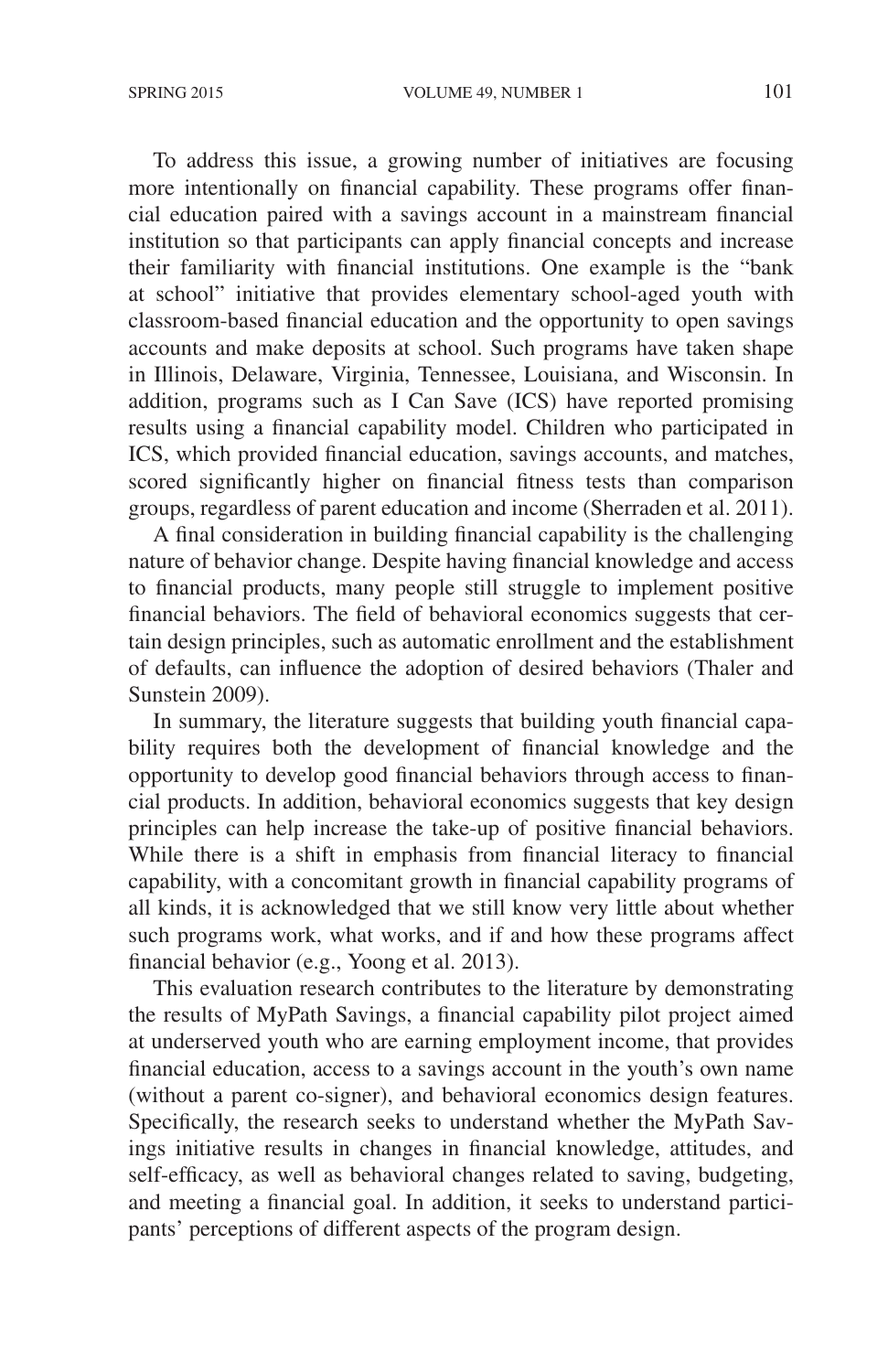# THE MYPATH SAVINGS MODEL

The MyPath Savings financial capability initiative was developed and piloted by MyPath (formerly Mission SF Community Financial Center) from October 2011 to April 2012. A nationally recognized San Francisco–based nonprofit, MyPath positions low-income youth and young adults to take control of their finances and achieve economic mobility. Their MyPath Savings initiative is a comprehensive suite of financial services that helps economically disadvantaged youth develop healthy financial habits and behaviors, using a hands-on, experiential approach, with an emphasis on peer learning and support.

While the research findings on the outcomes of financial education programs have been mixed, programs that have been found to be effective are those which: are targeted and narrowly focused (Klinge, Harper, and Vaziri 1974); demonstrate relevance, engage participants' motivation, and capitalize on teachable moments (Hathaway and Khatiwada 2008; McCormick 2008); engage participants with real-world financial products and services (Land and Russell 1996; McCormick 2008); and leverage incentives and principles from behavioral economics (Hernandez 2011). In addition, the youth development literature indicates that effective youth development programs provide opportunities for skill building, incorporate practices that support empowerment and autonomy, and offer opportunities to form supportive relationships and to experience belonging and acceptance into a group (Committee on Community-Level Programs for Youth 2002). Building upon the findings from the research literature, and on the financial capability framework that emphasizes both knowledge development and access to the financial mainstream, MyPath Savings incorporates the following four principles in the program design: (1) timely, relevant, peer-developed intervention for youth workers; (2) engagement with mainstream financial products and services; (3) leveraging the principles of behavioral economics; and (4) employing best practices in youth development. These principles are discussed in detail below.

# Timely, Relevant, Peer-developed Intervention for Youth Workers

At a symposium organized by the National Endowment for Financial Education, a panel of 14 prominent representatives from media, financial education, financial services, business, and government recognized that people are most receptive to financial education when the information meets an immediate need, and that timing the financial education efforts to these teachable moments is an important factor in increasing motivation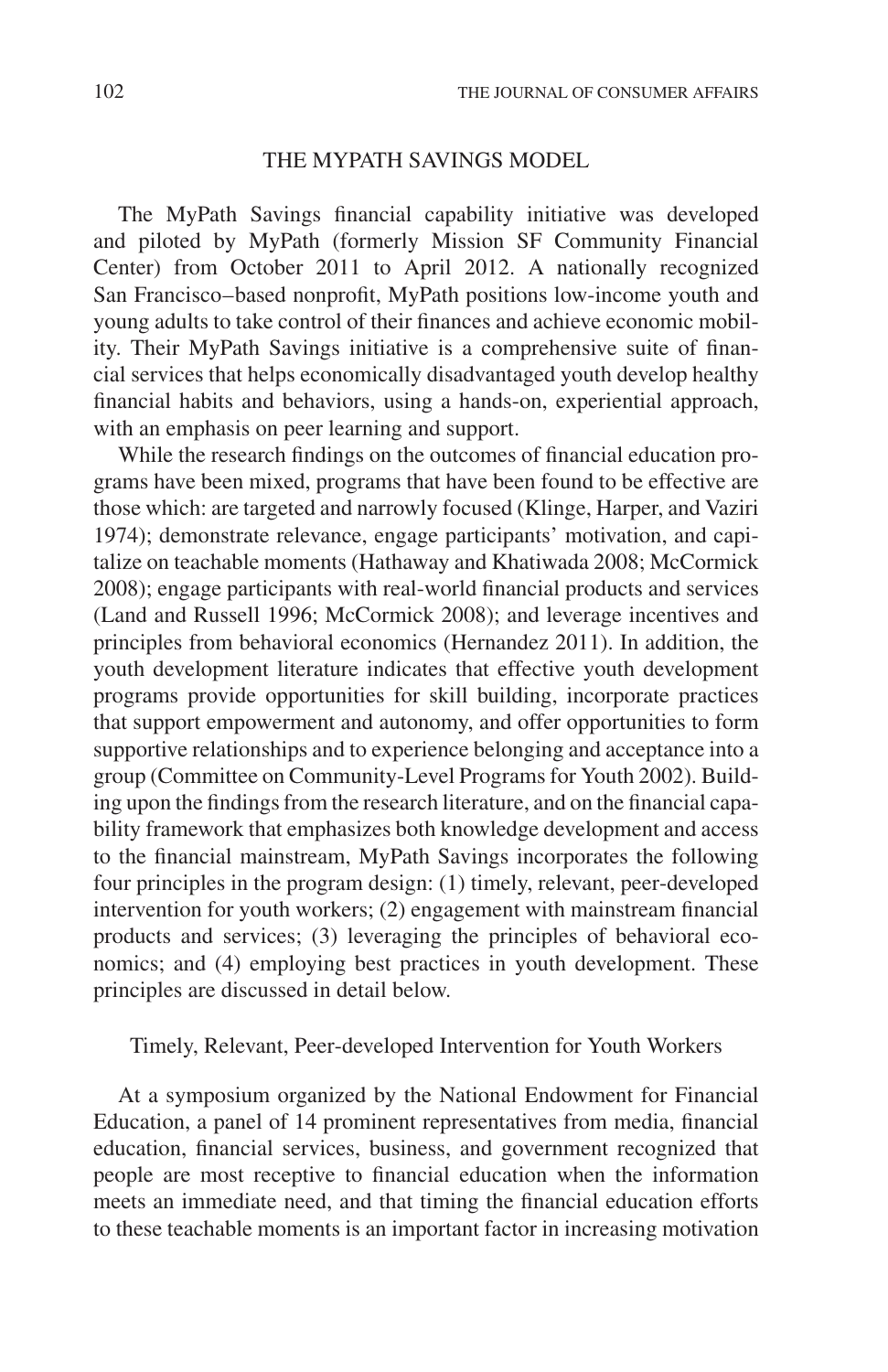and success (National Endowment for Financial Education 2003). Similarly, Kezar and Yang (2010) note that timing financial education to coincide with teachable moments is important for producing positive learning outcomes, as students are better prepared and motivated to address financial issues during these critical moments. A review of empirical studies evaluating the effectiveness of various financial education programs also found that those targeted toward specific financial activities, such as homeownership or credit card counseling, and those that are offered just before the corresponding financial event (e.g., the purchase of a home) were more effective than programs aimed at a general audience with no specified financial activity, such as financial education programs in high schools or at work places (Fernandes, Lynch, and Netemeyer 2014; Hathaway and Khatiwada 2008). The importance of this just-in-time education is underscored by Lewis Mandell, regarded as one of the founders of the modern financial literacy movement, who was quoted in explaining the lack of effectiveness of the mainstream financial literacy paradigm, that "Financial education doesn't work when it's given in advance of when the consumer needs it" (Olen 2014).

MyPath Savings is layered on existing youth development and employment programs and specifically focuses on participants who are receiving their first paychecks. The program capitalizes on this teachable moment by imparting just-in-time and relevant money management knowledge and skills to prepare youth to manage their new income stream wisely through three 90-minute financial education workshops. The workshops were conducted approximately two months apart over a six-month period. The topics covered included financial goal setting; budgeting and expense tracking; the power of compound interest; and an overview of the different types of financial institutions and products—topics that are relevant to participants' immediate needs at each stage of the program. In addition, a team of youth helped develop the MyPath Savings financial education curriculum to tailor the language and examples to maximize the program's relevance for youth and ensure that the curriculum is meeting their most pertinent needs. The financial education lessons are facilitated at each participating site by a team of youth leaders that have received extensive training. Youth are involved in every aspect of MyPath, from content development and lesson delivery to peer encouragement for achieving savings goals. Peer-based models for financial education are promising (DeMarco, Mills, and Ciurea 2008; Jackson, Sher, and Wood 2000) as peer influences are important factors in the development of positive financial behaviors among the young (Committee on Community-Level Programs for Youth 2002; Graubard and Korn 1996).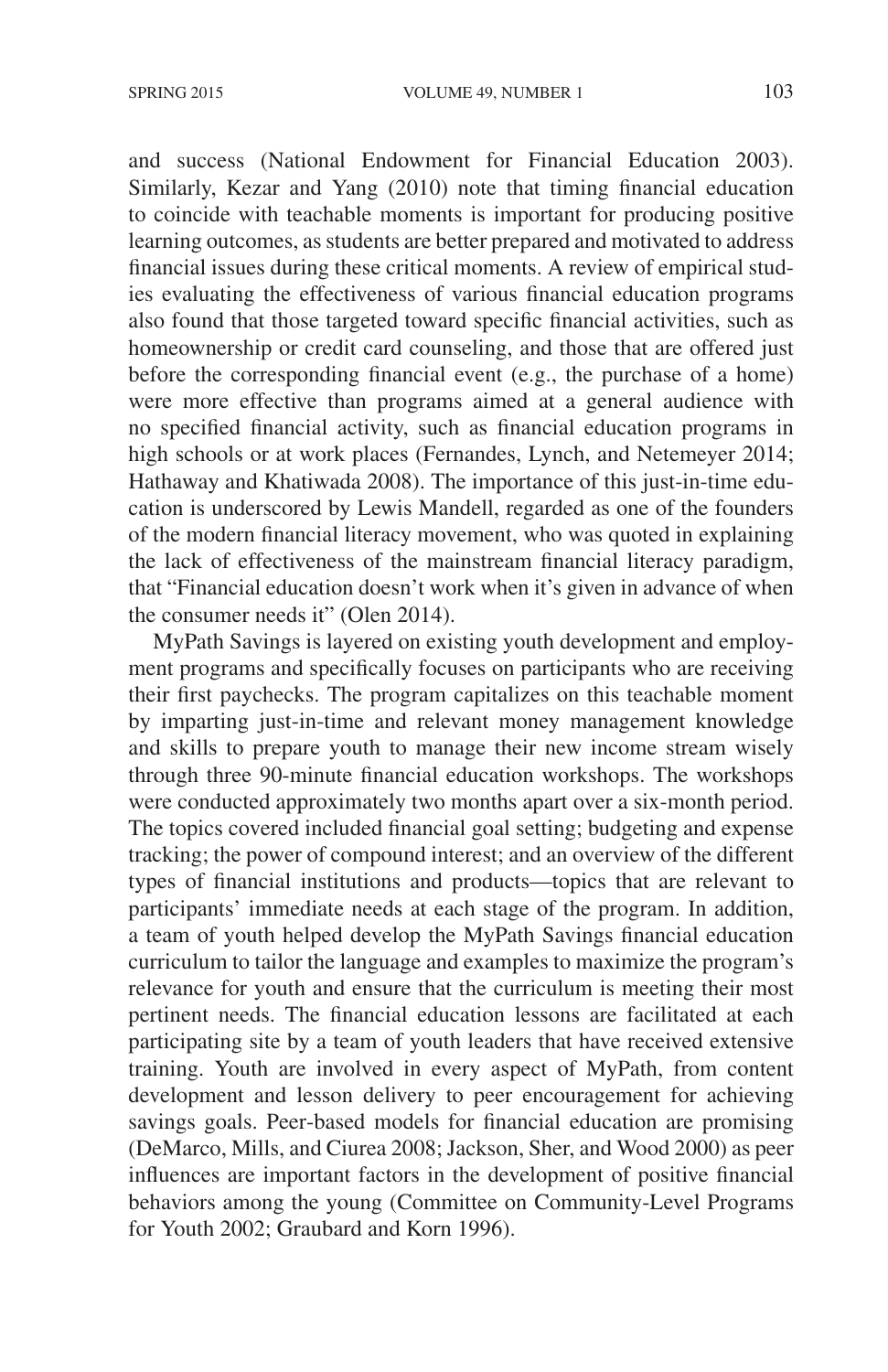# Engagement with Mainstream Financial Products and Services

Alongside the need for timely and relevant financial content, the literature suggests that effective financial education programs involve participants in active learning by providing opportunities to practice and apply the lessons learned (Kezar and Yang 2010; Parrish and Servon 2006). Research also suggests that when people have access to mainstream saving structures, such as savings accounts, pension plans, and IRAs, they are more likely to save at higher rates than those who lack such access (Sherraden, Schreiner, and Beverly 2003). Other studies suggest that the use of mainstream banking is associated with positive financial behavior while negative financial behavior increased when mainstream banking was not used (National Endowment for Financial Education 2004). As a consequence, it is increasingly being advocated that financial education be offered in conjunction with a mainstream financial product, such as a savings account, to increase relevance and improve financial outcomes (McCormick 2008; Parrish and Servon 2006).

In close partnership with Self-Help Federal Credit Union, MyPath Savings engages youth with mainstream financial products to provide them with the opportunity to act on the new financial knowledge they have acquired, preventing the use of costly alternative financial services and helping to develop a habit of saving. This partnership with the credit union allows the youth to be sole owners of their savings accounts, without their parents as co-signatories. Youth participants thus learn to manage their accounts in a real-world setting, accessing their money via online banking, ATMs, and in-person transactions, putting into practice the concepts learned through MyPath Savings. In addition, youth have the opportunity to engage with additional financial products at the end of the program cycle, such as Certificates of Deposit. The opportunity to access and engage the financial mainstream is a critical component of developing one's financial capabilities (Jacob, Hudson, and Bush 2000) and financial education programs that engage participants with real-world products and applications are recognized as being promising (Land and Russell 1996; McCormick 2008).

# Leveraging the Principles of Behavioral Economics

Research from the field of behavioral economics suggests that desired behaviors can be encouraged by minimizing barriers, deliberately establishing reasonable defaults, and incorporating meaningful incentives (Bertrand, Mullainathan, and Shafir 2004; Thaler and Sunstein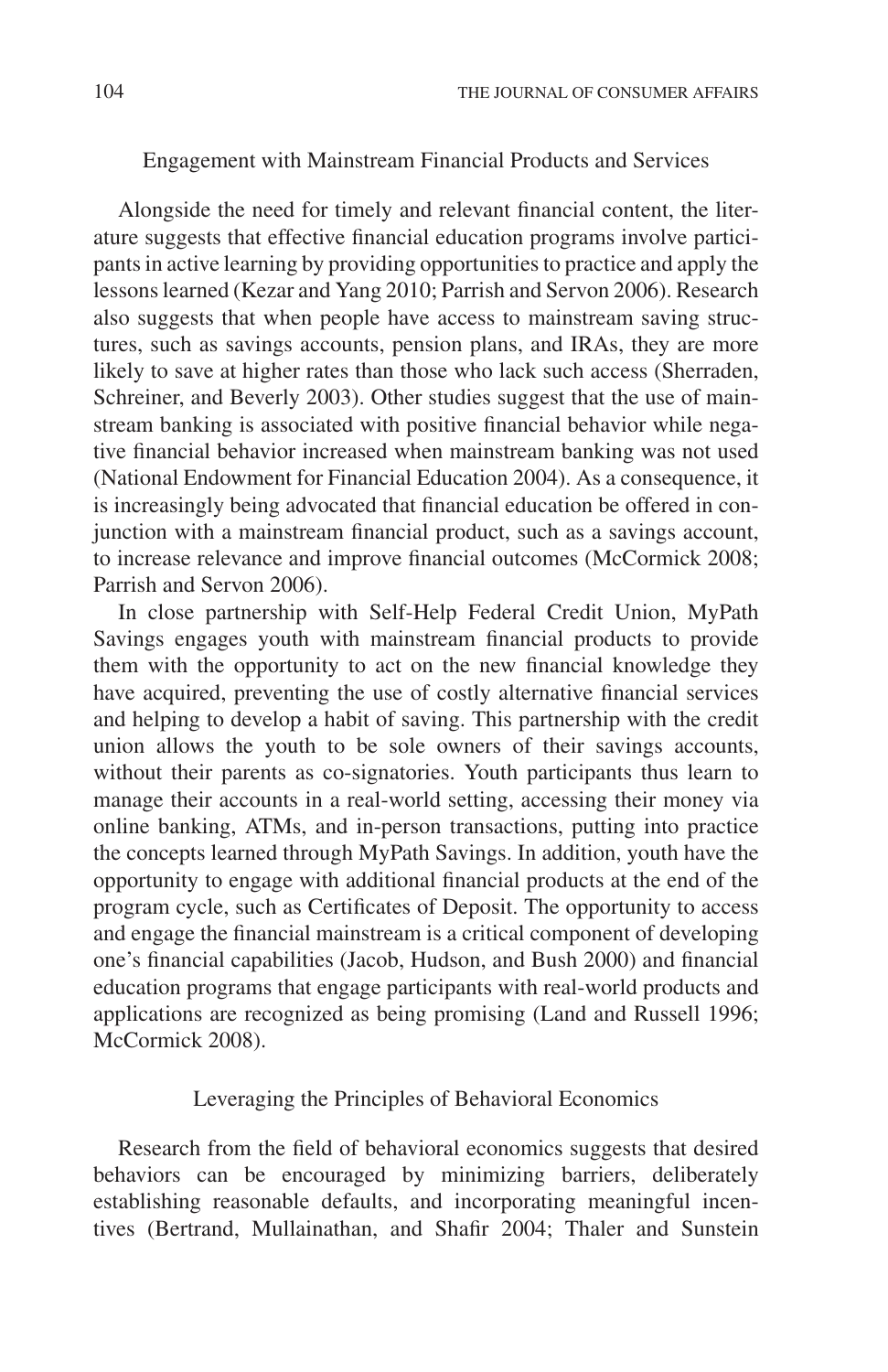2009). These principles are key components of the MyPath Savings program, which is designed to encourage youth to open accounts and save.

Hassle factors—the seemingly innocuous small inconveniences or cost for acting, actually have an outsized impact on one's actions (Choi, Laibson, and Madrian 2004; Madrian and Shea 2001). As such, innovations in financial services need to consider how to reduce the hassle factors to make it as simple and easy as possible for people to follow-through on their intentions (Daminger et al. 2014). MyPath Savings removes or minimizes any factors that participants may perceive as "hassles" in the account set-up process. For example, the paperwork for opening a savings account at the partner credit union is simplified and included in the enrollment package for the youth employment program; thus, even before the youth have begun to participate in the employment program (and thus MyPath Savings), they have already completed the account opening paperwork. In addition, parents are not required to co-sign the accounts. The accounts are also endowed with the \$5 minimum deposit requirement needed for account opening. Youth therefore do not need to visit the financial institution and stand in line, or come up with the minimum deposits, to open their accounts.

Setting and achieving a savings goal is emphasized in MyPath Savings. Each youth participant develops a personal short- to medium-term savings goal at the beginning of MyPath Savings, with peer and session activities organized around supporting goal attainment. To facilitate the achievement of their savings goals, every youth establishes direct deposit instructions for a portion of their pay to be automatically deposited into their MyPath Savings account every pay period as part of their "savings contract." The instructions are shared with the respective payroll departments in order to arrange for the appropriate amounts to be deposited at each pay period. Technical assistance is provided to participating agencies to support the direct deposit arrangements where needed. Youth are also given the option to vary the deposit amounts by completing a very simple and short form. Facilitation in the form of direct deposits have been associated with better savings outcomes, such as having a higher likelihood of being a saver (Schreiner, Clancy, and Sherraden 2002) and higher frequency of saving (Grinstein-Weiss, Curley, and Charles 2007).

A number of incentives and nudges are incorporated into the program to promote youth savings. Youth enjoy a 2-to-1 savings match for deposits into their MyPath Savings account, capped at the first \$30 saved for their first four paychecks. In addition, prizes are offered to reward youth engagement, attainment of financial behavioral benchmarks, or the achievement of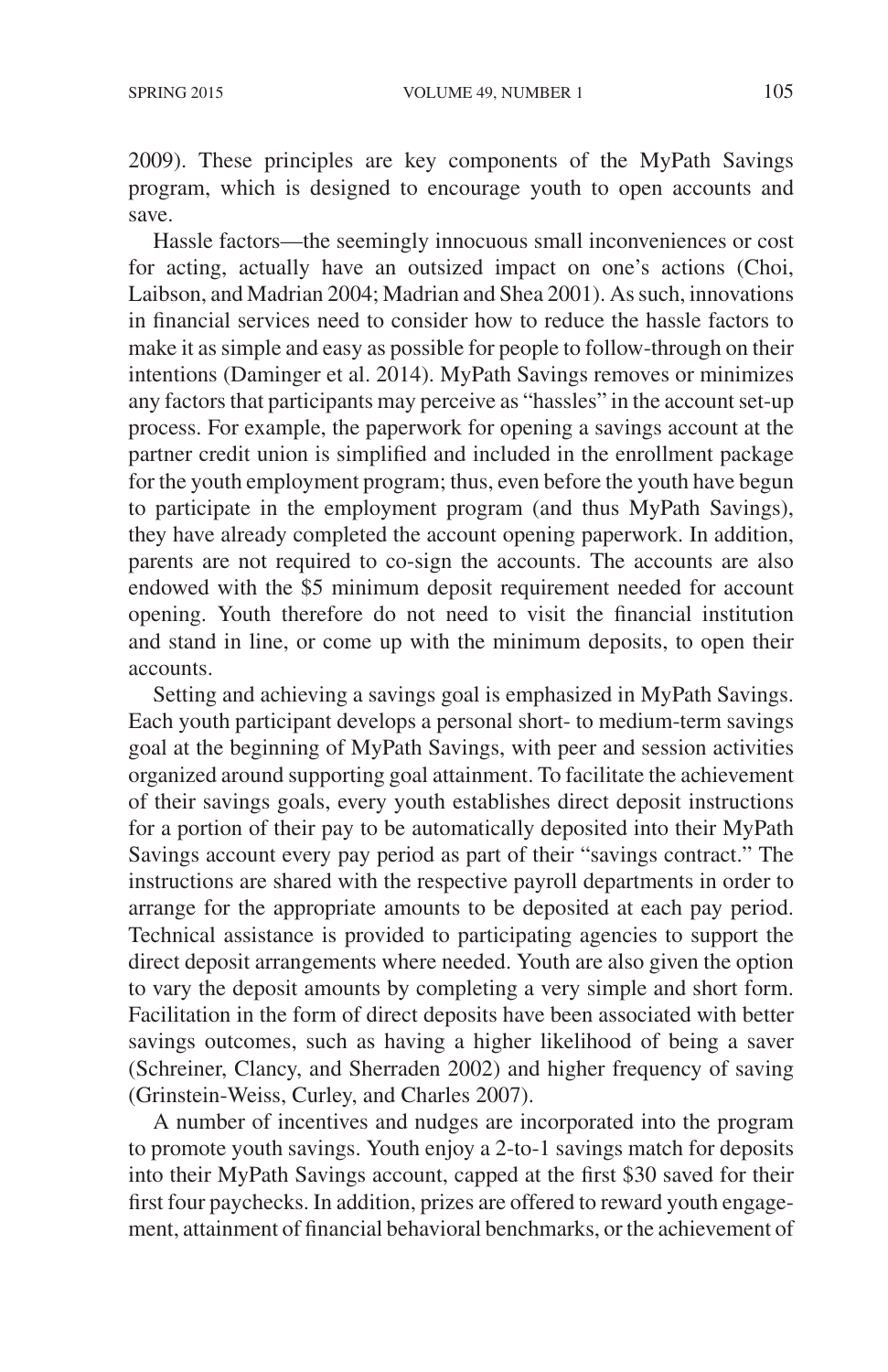savings goals. Prize-linked savings have been found to encourage savings across different LMI individuals (Kearney et al. 2010).

# Employing Best Practices in Youth Development

Promising youth development programs provide youth with opportunities for skill building, incorporate practices that support empowerment and autonomy, and offer youth opportunities to form supportive relationships and to experience belonging and acceptance into a group (Committee on Community-Level Programs for Youth 2002). MyPath Saving's design incorporates these key elements. Being peer-developed and -delivered, MyPath Savings provides youth with the opportunity to exercise autonomy and build various leadership and communication skills in the development and delivery of the financial education curriculum. Youth also exercise autonomy when they set their own personal savings goal amount and purpose, unlike other youth financial capability programs where the goals and purposes are pre-determined. In addition, through the use of social media and group-based activities and contests, youth participants build supportive relationships with each other and provide accountability for meeting their goals.

In 2011–2012, MyPath, in partnership with Self-Help Federal Credit Union, piloted MyPath Savings by delivering its suite of services to all 10 agencies participating in San Francisco's largest youth employment program, the Mayor's Youth Employment and Education Program (MYEEP). MYEEP targets low-income youth and youth facing particular barriers to employment. It provides leadership and employment training to mainly 9th and 10th graders and links them with supported job placements in nonprofit organizations, for-profit businesses, and the public sector. MYEEP supports youth as they transition to adulthood with an emphasis on the connection between employment and education. As the MyPath Savings pilot is layered on MYEEP, all participants of MYEEP were also concurrently participants of the MyPath Savings pilot.

#### **METHODS**

#### Procedures

A mixed-methods design was implemented for the outcome evaluation. For the quantitative component, a single group pre-post design was adopted. Participants' financial attitudes and behaviors were surveyed at the beginning of the MyPath Savings initiative and again at the end, using structured self-administered questionnaires. In addition,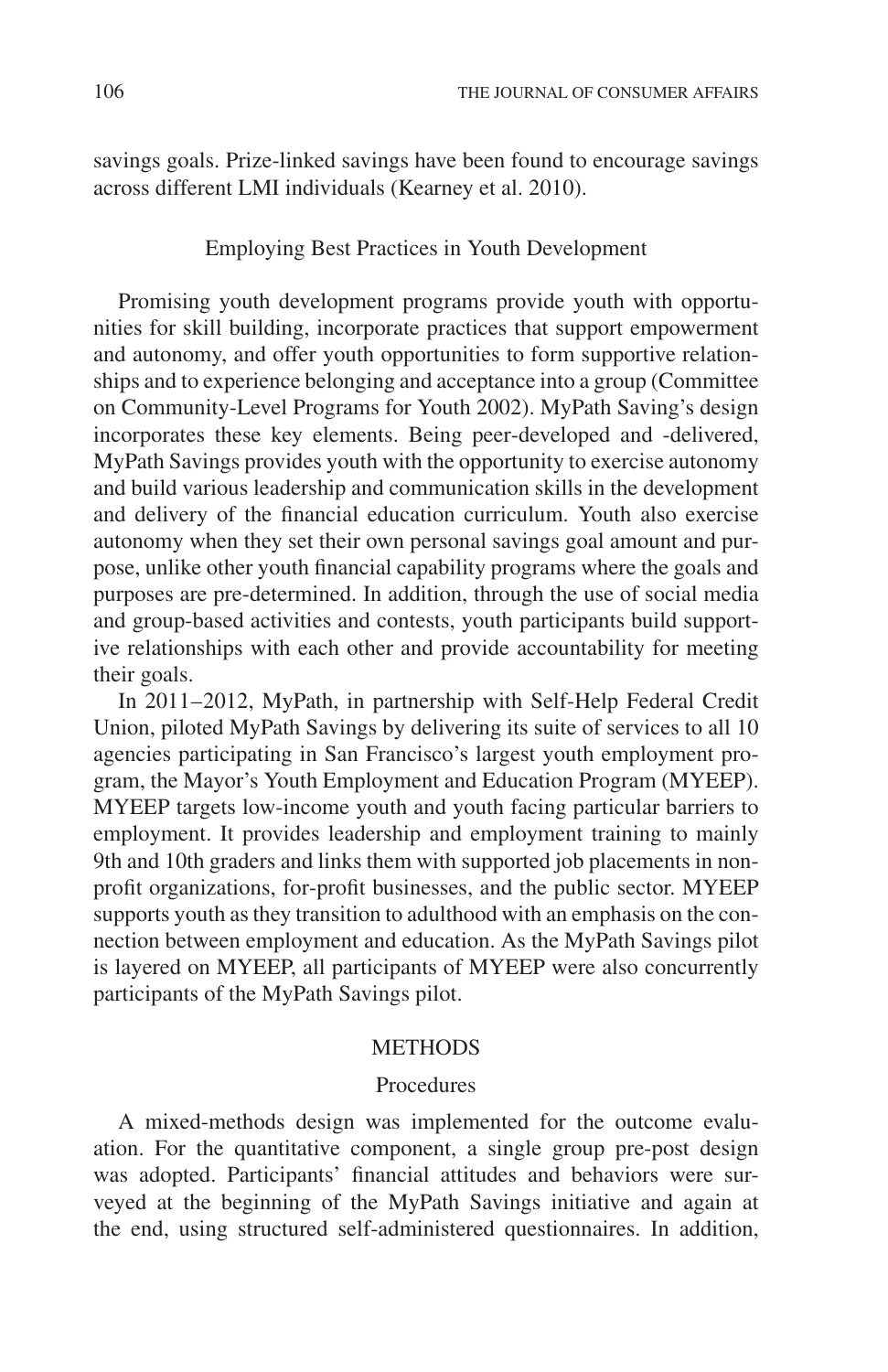participants' financial knowledge was assessed using self-administered evaluation forms immediately before and after each financial education session. As for the qualitative component of the evaluation, three focus groups were carried out near the conclusion of the program to collect data on participants' perceptions and insights about the different aspects of MyPath Savings. Selected focus group questions are listed in Appendix 1. The focus group sessions were audio recorded, and a thematic analysis of the content was conducted.

This article reports on the findings of the quantitative component of the larger outcome evaluation. While the qualitative findings are not the focus of this article, comments from focus group participants are judiciously provided when they add depth and additional insight to the survey results. Administrative data were also used to obtain participants' sociodemographic information, as well as information on savings and asset accumulation. As the savings data were collected based on administrative rather than actual account transactional data, data on possible withdrawals as well as potential additional deposits were not captured.

# Key Measures

# *Sociodemographic Measures*

*Ethnicity.* Information about ethnicity was obtained from administrative data, and categorized into African American, Latino, Asian, and Other, which include those who self-identify as being multiracial/multiethnic, European American, or Arab.

*Household Income.* Participant's household income was obtained from administrative data, and was measured as an ordinal variable in \$5,000 increments, beginning from "\$0–5,000" to "Over \$45,000" as the last level. For the purpose of analysis, this variable was recoded into five levels, in increments of \$10,000, ranging from "\$0–10,000" to "Greater than \$40,000" per annum.

*Public Benefits Receipt.* Participants indicated whether their households were receiving any government assistance, and the types of assistance they were receiving, on their enrollment forms. Examples of public benefits included TANF, MediCal, SSI, and Food Stamps. A dichotomous variable was created to reflect participant's public benefits receipt status. Participants are coded as "1" if their family received any form of government assistance.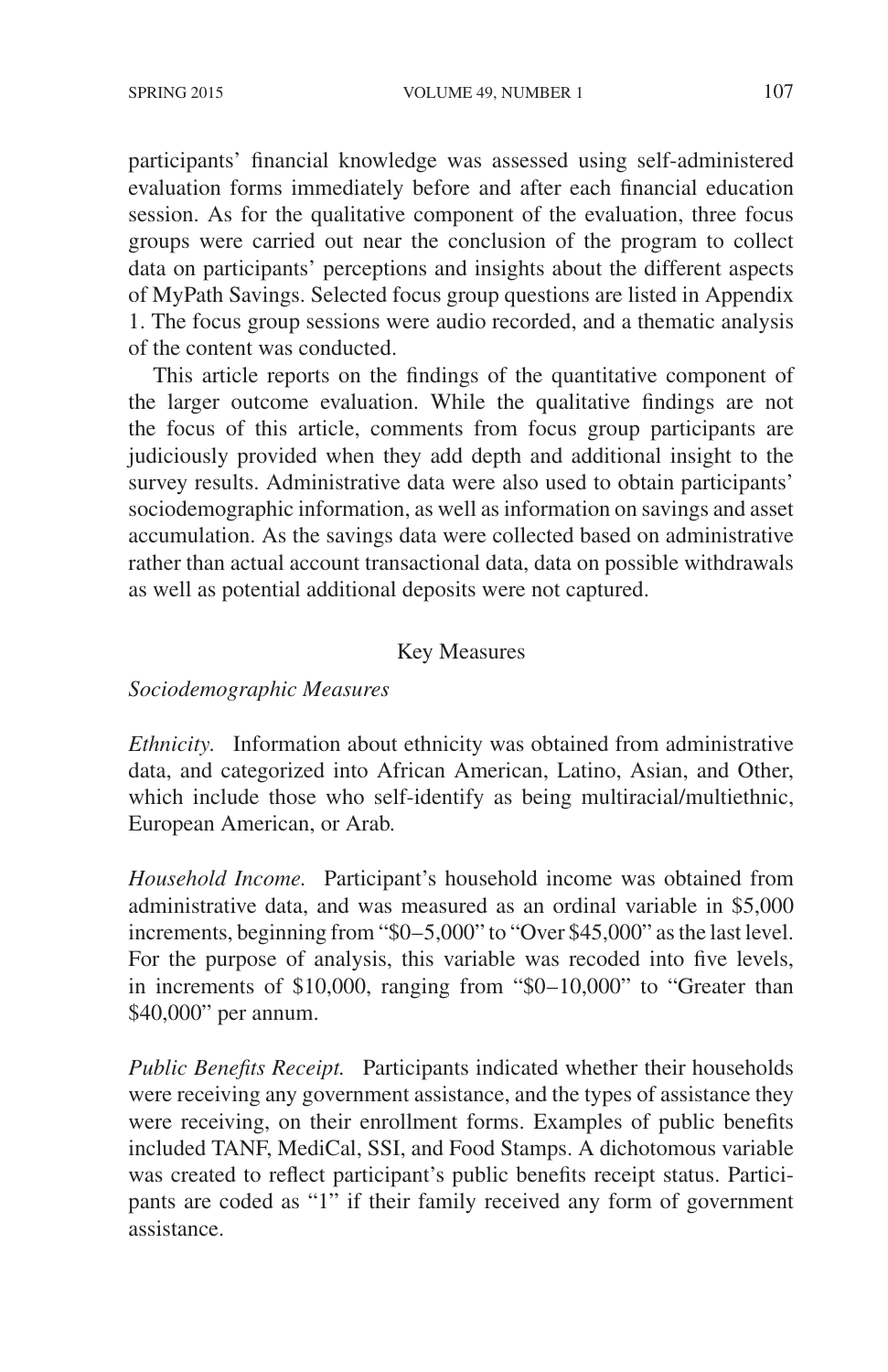# *Programmatic Measures*

Participants were asked to provide their assessment of the financial education component of MyPath Savings by indicating the extent to which they found the individual financial education sessions to be (1) relevant; (2) interesting; and (3) the extent to which they felt they learned from the sessions. The items were measured on a 3-point Likert scale, where 1 is "Not at all"; 2 is "Somewhat" and 3 indicates "Very".

# *Financial Knowledge Measure*

Participants' level of financial knowledge was assessed using financial quizzes that were created for the purpose of this study. The multiple choice and true–false items on the quizzes test participants' understanding of the content covered in each of the three financial education sessions. Examples of the quiz items include "What is the minimum amount of money you should try to set aside as your emergency fund?" and "If you have \$300,000 in your account and your financial institution gets destroyed in a fire, your money will all be safe and returned to you. True/False."

# *Financial Attitudes and Financial Self-Efficacy Measures*

Financial self-efficacy refers to one's belief and self-confidence in their ability to deal effectively in financial situations (Lown 2011; The Social Research Centre 2011). There is a growing body of literature that suggests financial self-efficacy may moderate the development of financial capability (Danes and Haberman 2007; Lapp 2010). Participants were asked, on a 4-point Likert scale, how sure are they that they can effectively do each of the following in a responsible manner during their lifetimes— $(1)$ use credit, (2) invest their money, (3) budget their money, (4) spend their money, and (5) save their money. The options are "1. Not sure at all"; "2. Not very sure"; "3. Somewhat sure"; and "4. Very sure." These items were adapted from the 2010 Junior Achievement / Allstate Foundation "Teens and Personal Finance" survey (Junior Achievement 2010). A financial self-efficacy index was created for the purpose of analysis by summing participants' scores across all five items. The Cronbach's alpha for this scale is .76.

Financial attitudes were measured by the extent to which participants agreed with the following statements on a 5-point Likert scale (1 "Strongly Disagree"—5 "Strongly Agree"). The items are "I am in control of my money"; "I am comfortable doing business with a bank or credit union"; "I feel confident about making decisions that deal with money"; and "I think it is 'cool' to be able to manage my money well." The first three items were adapted from an evaluation of the Money Smart Curriculum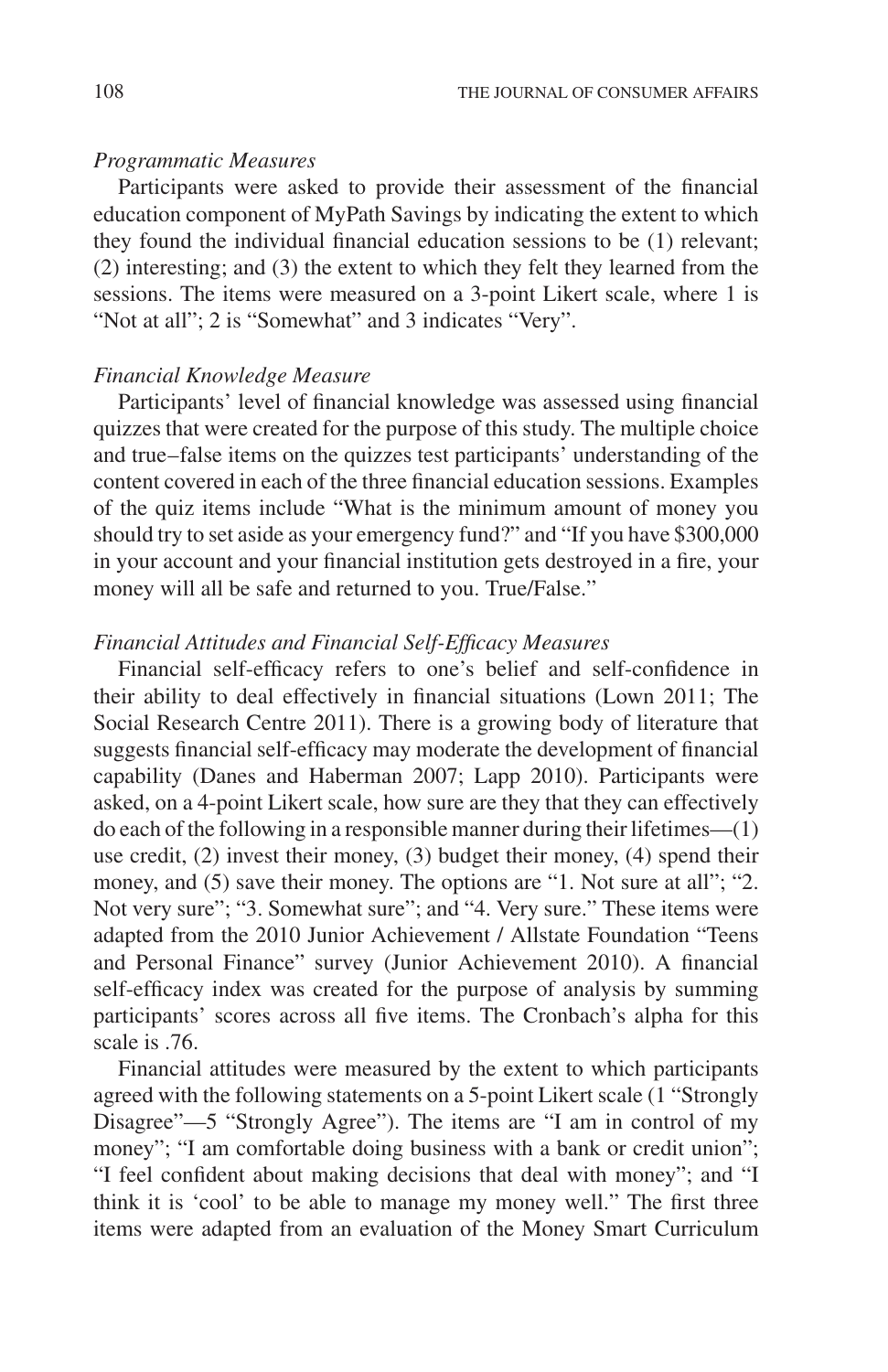(Federal Deposit Insurance Corporation 2007). The last item was used in evaluations of earlier iterations of the MyPath Savings initiative, and was included to allow for continuity and comparison across iterations.

# *Financial Behaviors Measure*

Participants were asked how often they carry out four financial behaviors that are relevant to their life stage on a 4-point Likert scale, from "1" indicating "Never" to "4" indicating "All the time." The four financial behaviors MyPath Savings seeks to develop in youth include: tracking expenses; using personal budgets; checking needs vs. wants before making purchases, and saving a portion of one's income.

For the purpose of analysis, the scores on these four items were summed to create an index to measure the extent to which participants have adopted these financial behaviors. The items were adapted from the Personal Finance Skills and Behavior Scale, which through a factor analysis, concluded that the items could be grouped as behaviors related to "general personal finance management" (Harder+Company 2009).

#### *Savings Measure*

Savings information was collected from administrative data. At the first financial education session, participants developed their savings goal and established their direct-deposit instructions. At each pay period, the amounts of participants' pay to be diverted and deposited into youth's savings accounts were recorded by the agency. The amount of incentives that each participant earned was also recorded. These administrative records were analyzed to measure participants' savings performance.

#### Participants

The sample for this study consists of all 275 youth who participated in MYEEP across 10 sites from October 2011 to April 2012. Of the valid responses, 31% lived in households with annual incomes of \$10,000 or less and 49% came from households with annual incomes between \$10,001 and \$30,000. In addition, over 86% of youth were from households that had annual incomes below half of San Francisco's median household income of \$71,304 (U.S. Census Bureau n.d.). In terms of public benefits, over 58% of youth came from households that were receiving some form of government assistance and public benefits, such as TANF or MediCal.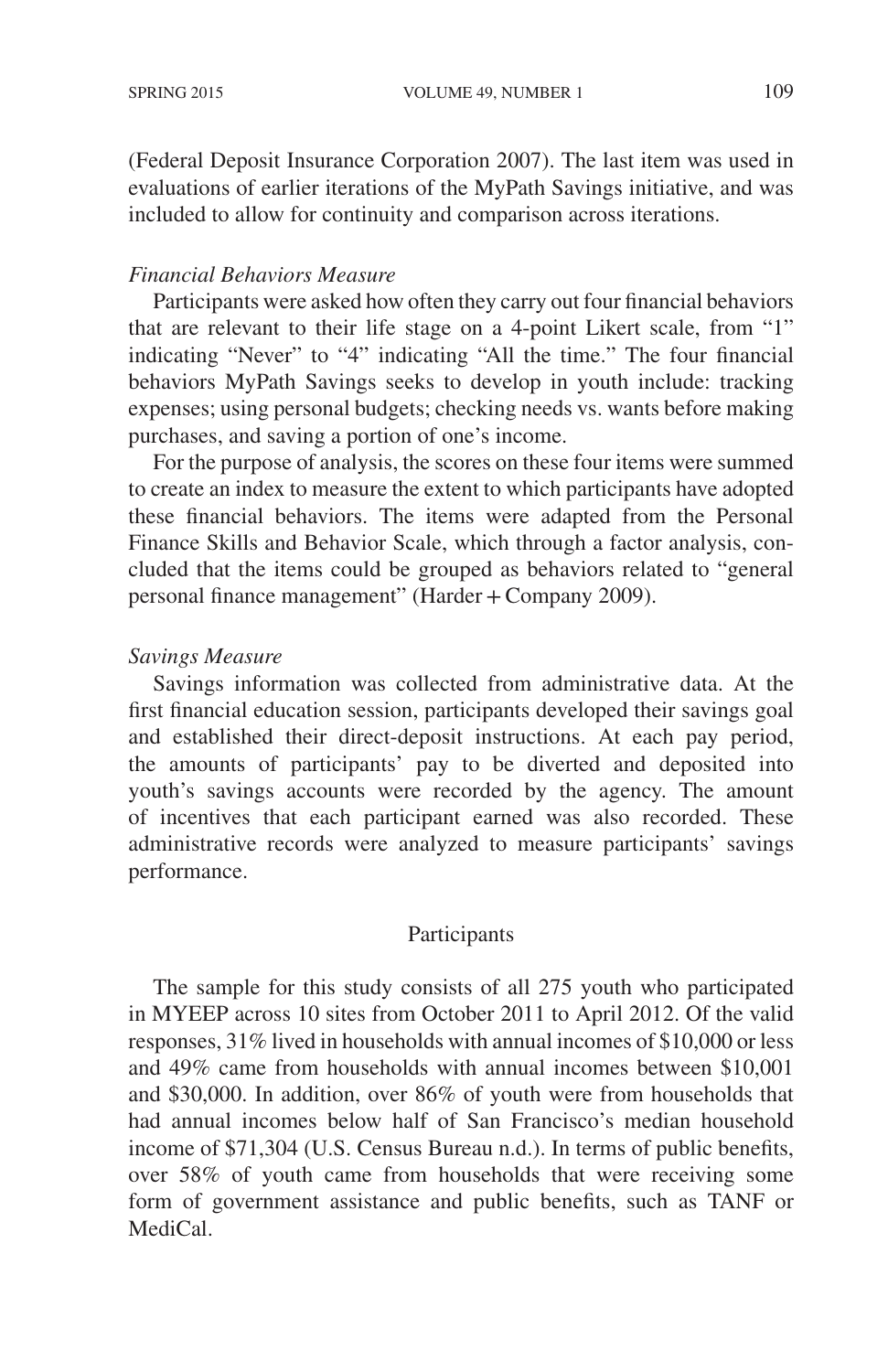The ages of participants ranged from 14 to 18 years, with the mean age being approximately 15 years old. Approximately 94% of participants were in the  $9<sup>th</sup>$  or  $10<sup>th</sup>$  grade when they enrolled in the program. The majority of participants were Asian (50%), while 30% were African American, 10% Latino, and another 10% identified themselves as being multiracial or other (White, Arab, Pacific Islander). In terms of gender, approximately 59% of participants were female. Around 60% of respondents indicated that they did not have any savings account, and 76% had not received any financial education or budgeting classes before.

There was about a 10% attrition rate in MYEEP, with 28 participants dropping out of the program. Those who dropped out of MYEEP were similar to program completers in terms of household income ( $\chi^2(4)=1.48$ , n.s.), gender ( $\chi^2(1)$  = 3.3, n.s.), and household receipt of public benefits  $(\chi^2(1)=.86, n.s.).$  However, program completers and noncompleters differed significantly by ethnicity ( $\chi^2(3)=1.48$ ,  $p < .01$ ), with far fewer Asian participants dropping out of the program compared to the other ethnic groups (Table 1).

#### RESULTS

# Appropriateness of Financial Workshops to Targeted Youth

The appropriateness of the financial education was assessed by three variables, viz., the extent to which youth found the various workshops to be relevant, to be interesting, and the extent to which they felt they learned from the workshops. Overall, respondents found the financial education workshops to be very appropriate, with workshops having between 93% and 99% of respondents reporting that they were somewhat to very relevant; between 90% and 98% finding the various workshops to be somewhat to very interesting; and between 96% and 99% of respondents reporting that they learned a little to a lot from the workshops (Figure 1).

Participants' perceptions of the relevance of the workshops, their level of interest in the topics, and their perceptions of how much they learned from the workshops were combined into a single measure of the overall appropriateness of each financial workshop. Participants, on a 3-point scale, generally found that workshops on the benefits of saving (mean =  $2.7$ ,  $SD = .38$ ), budgeting (mean = 2.5,  $SD = .41$ ) and goal setting (mean = 2.5,  $SD = .44$ ) to be most appropriate to their life stage and current developmental needs. This was followed by the workshops on providing information on managing their savings account (mean =  $2.4$ ,  $SD = .46$ ), the different types of financial institutions (mean = 2.4,  $SD = .46$ ), the power of compound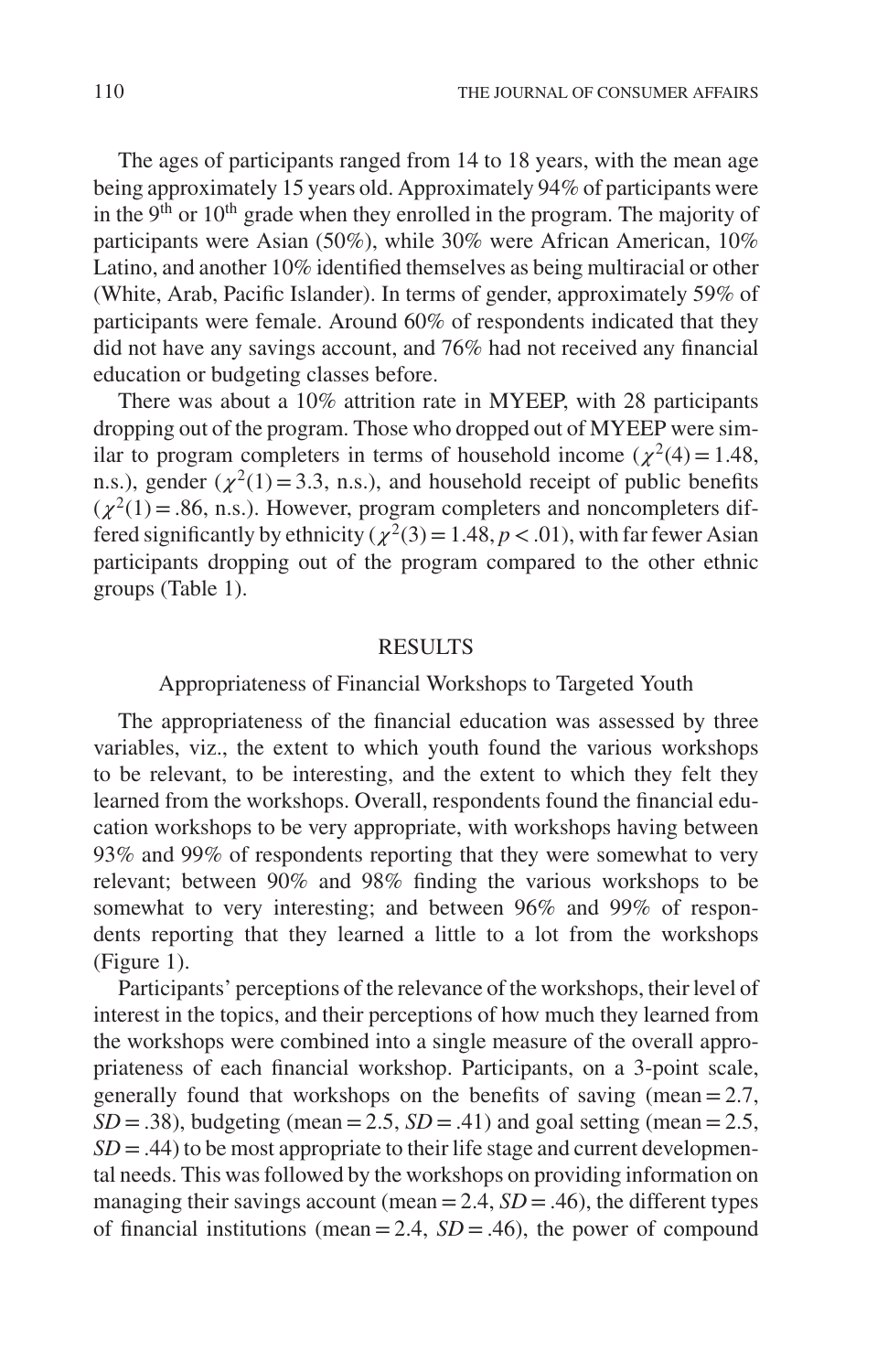|                                     | Percent<br>$(N = 275)$ | Net Savings (\$)<br>Mean (SD) | Total Accumulation (\$)<br>Mean (SD) |
|-------------------------------------|------------------------|-------------------------------|--------------------------------------|
| Gender                              |                        |                               |                                      |
| Male                                | 41                     | 498 (343)                     | 726 (364)                            |
| Female                              | 59                     | 512 (307)                     | 739 (333)                            |
| Race/Ethnicity                      |                        |                               |                                      |
| African American                    | 30                     | 333 (161)                     | 534 (208)                            |
| Latino                              | 10                     | 484 (202)                     | 718 (234)                            |
| Asian                               | 50                     | 601 (372)                     | 842 (382)                            |
| Other (White, Arab, Multiracial)    | 10                     | 534 (237)                     | 758 (272)                            |
| Grade level                         |                        |                               |                                      |
| 9th                                 | 43                     | 513 (297)                     | 739 (322)                            |
| 10th                                | 52                     | 496 (344)                     | 723 (367)                            |
| 11th                                | 3                      | 642 (245)                     | 877 (273)                            |
| 12th                                | $\overline{c}$         | 516 (281)                     | 759 (290)                            |
| Household annual income             |                        |                               |                                      |
| $≤$ \$10,000                        | 27                     | 442 (342)                     | 640 (398)                            |
| \$10,001 to \$20,000                | 28                     | 469 (339)                     | 679 (390)                            |
| \$20,001 to \$30,000                | 16                     | 494 (361)                     | 705 (414)                            |
| \$30,001 to \$40,000                | 11                     | 504 (337)                     | 738 (358)                            |
| $>$ \$40,000                        | 8                      | 526 (364)                     | 735 (418)                            |
| Missing                             | 12                     | 308 (269)                     | 469 (355)                            |
| Household receiving public benefits |                        |                               |                                      |
| Yes                                 | 58                     | 479 (310)                     | 699 (343)                            |
| N <sub>0</sub>                      | 42                     | 547 (334)                     | 785 (343)                            |
| Program completion status           |                        |                               |                                      |
| Completed program                   | 90                     | 507 (321)                     | 734 (345)                            |
| Dropped out of program              | 10                     | 4(17)                         | 4(17)                                |

TABLE 1 *Sample Characteristics, Savings, and Total Accumulation*

interest (mean = 2.4,  $SD = .48$ ), and the workshop on the different types of financial products and services (mean = 2.4,  $SD = .50$ ).

The different financial education workshops were perceived to be similarly appropriate regardless of participants' household public benefits receipt, with the exception of the session on the power of compound interest. Participants from households who received public benefits (mean  $= 2.5$ , *SD*  $= .46$ ) perceived that workshop to be more appropriate for them compared to those from households that were not receiving public benefits (mean = 2.3, *SD* = .50;  $t(165) = −2.37, p < .05$ ). No significant differences were observed across the various financial education workshops by household income, gender, or by ethnicity.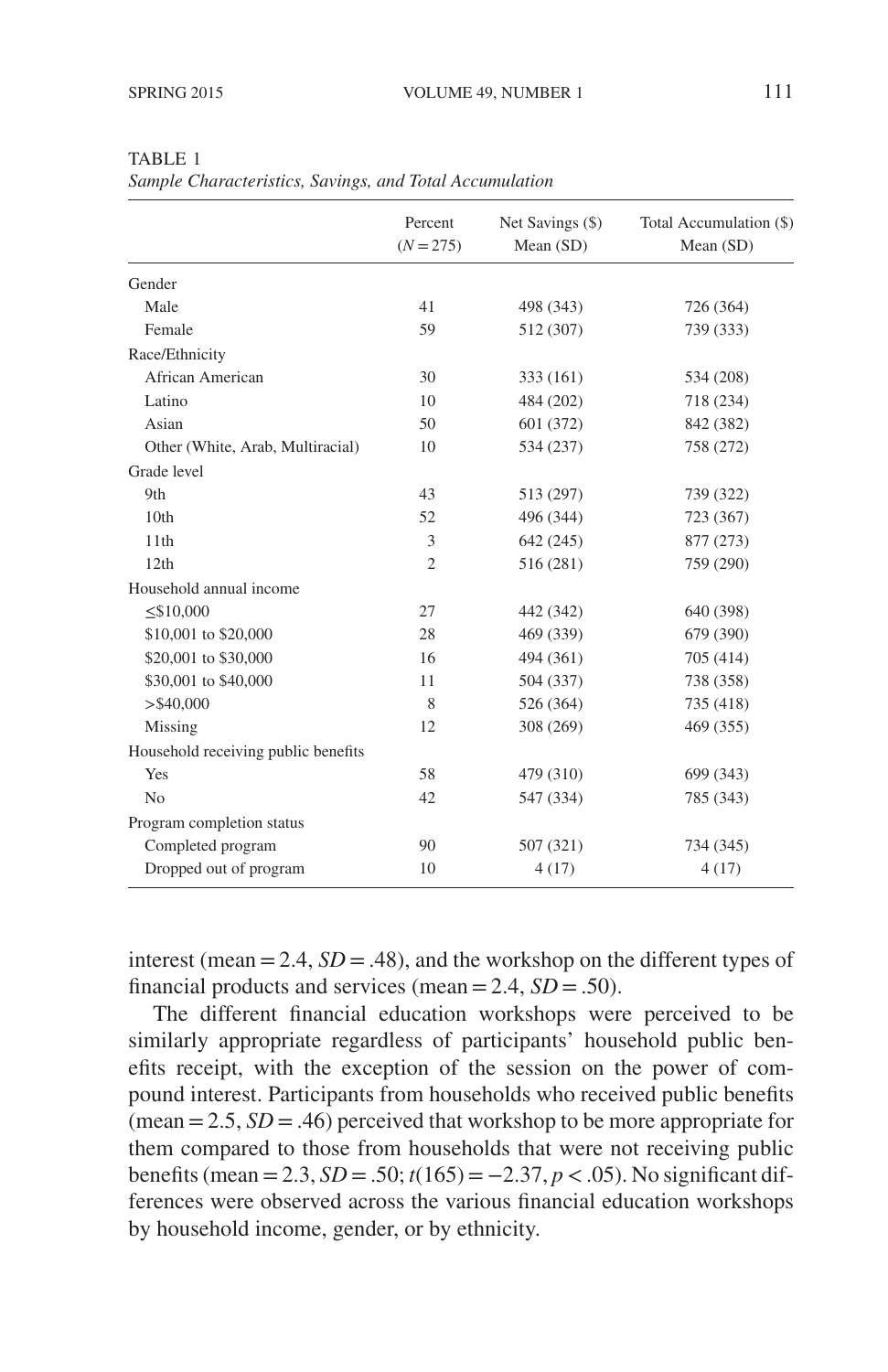|                                                    | Learning    | 50<br>47                               |
|----------------------------------------------------|-------------|----------------------------------------|
| Types of financial<br>institutions                 | Interesting | 37<br>56                               |
|                                                    | Relevance   | 50<br>45                               |
| Learning                                           |             | 47%<br>51                              |
| products &<br>Financial<br>services<br>Interesting | 38<br>52    |                                        |
| Relevance                                          |             | 47<br>46                               |
| Learning                                           |             | 46 <sup>3</sup><br>49                  |
| Compound<br>Interest                               | Interesting | 38 <sup>3</sup><br>53                  |
| Relevance                                          |             | 49<br>46                               |
|                                                    | Learning    | 48<br>48                               |
| Managing<br>accounts<br>Interesting<br>Relevance   |             | 51<br>41                               |
|                                                    |             | 50 <sup>1</sup><br>45                  |
|                                                    | Learning    | 64<br>35                               |
| Goal setting                                       | Interesting | 47 <sup>3</sup><br>49                  |
|                                                    | Relevance   | 55<br>42                               |
|                                                    | Learning    | 66<br>34                               |
| Budgeting                                          | Interesting | 48<br>49                               |
|                                                    | Relevance   | 42<br>56                               |
| Benefits of saving                                 | Learning    | 30<br>69                               |
|                                                    | Interesting | 56<br>42                               |
|                                                    | Relevance   | 25<br>74                               |
|                                                    |             | 20<br>40<br>60<br>80<br>100<br>Percent |
|                                                    |             | somewhat<br><b>Exery</b>               |

### FIGURE 1

*Proportion of Participants Reporting Appropriateness of Financial Education by Workshop*

# Financial Knowledge

Youth in MyPath Savings experienced increases in their financial knowledge as a result of the workshops. Data from the pre- and post-workshop assessments indicate significant increases in the number of items that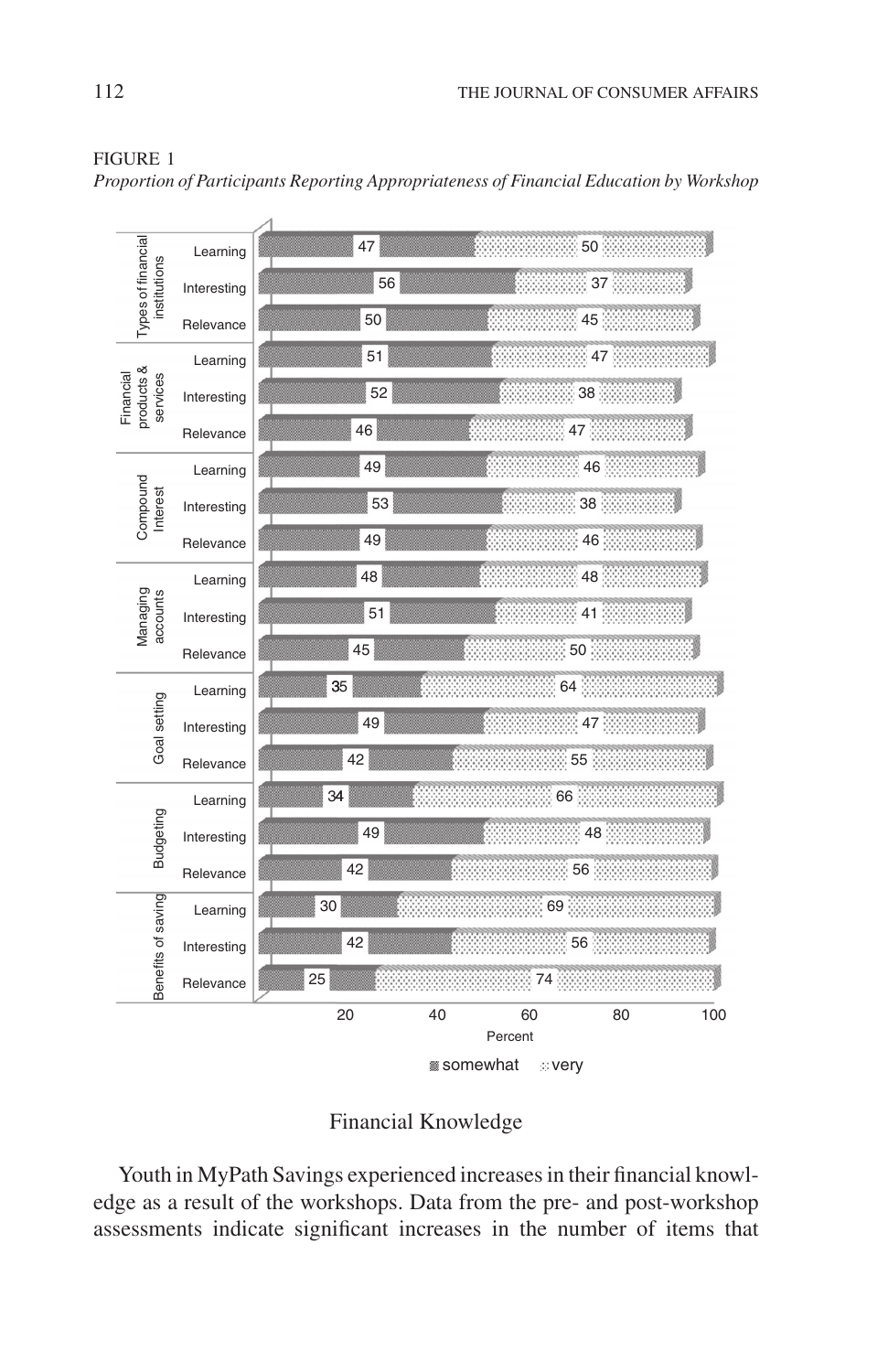respondents were able to correctly answer at the end of each workshop. The most significant gains were seen for the first training session that focused on financial goal setting and budgeting. Before that session, participants were able to correctly answer, on average,  $43\%$  (*SD* = 18.8) of the items on the financial knowledge quiz for that session correctly  $(n=168)$ . At the end of that session, participants  $(n=232)$  correctly answered on average  $62\%$  (*SD* = 24.4) of the items. For the 153 participants whose pre- and post-session data could be matched, there was a significant improvement of 24 percentage points (*t*(153)=14.69, *p<*.001).

A significant 8 percentage point improvement  $(t(172) = 6.05, p < .001)$ in financial knowledge was also observed, using paired samples *t*-test analysis, in session two which focused on the benefits of savings, account management, and the power of compound interest. Prior to the session, participants ( $n = 188$ ) correctly answered just under 50% ( $SD = 18.2$ ) of the questions on the financial knowledge quiz for that session. This increased to an average of 57% ( $SD = 19.7$ ,  $n = 185$ ) for those who completed the quiz at the end of the session.

A significant 8 percentage point improvement in financial knowledge scores for training session three that covered the different types of financial institutions, products, and services was also noted through a paired samples *t*-test analysis  $(t(118)=3.26, p < .01)$ . Before the training, participants  $(n=169)$  answered 35% (*SD* = 23.5) of the items correctly on average. This increased to  $43\%$  (*SD* = 25.1, *n* = 167) at the end of the session.

While the data indicate a significant increase in financial knowledge as a result of the financial education workshops, the results also suggest that there is room for improvement, in particular for the third training session where respondents were able to answer fewer than half of the items correctly. Owing to implementation issues that prevented the data from being matched across training sessions, or to other demographic and administrative data, more detailed analyses and comparisons were not possible.

# Financial Attitudes and Financial Self-Efficacy

Participants in MyPath Savings expressed a higher level of confidence in their ability to effectively carry out a variety of financial tasks at the end of the initiative compared to before their participation in the program (Figure 2). Youth have the highest confidence in their ability to save (96% responded that they were somewhat sure or very sure), budget (92% were somewhat sure or very sure), and spend their money (88% were somewhat sure or very sure). On the other hand, they were least confident about their ability to effectively use credit, with 79% of respondents expressing that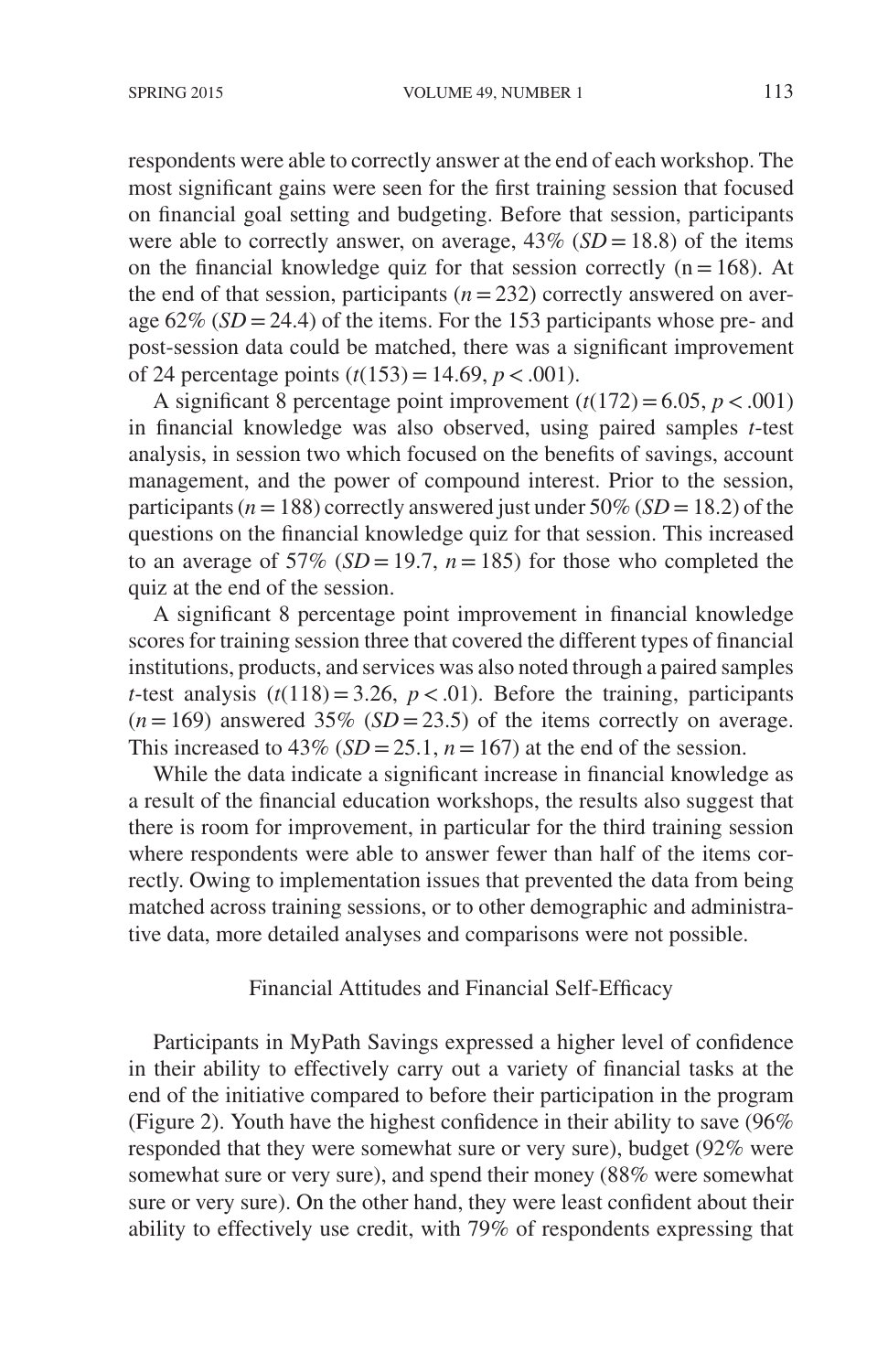

FIGURE 2 *Confidence in Effectively Carrying Out Financial Tasks*

they felt somewhat to very sure about carrying out this task effectively. The results compare very favorably against a national sample of 1,000 teens that found 54% to be unsure (not sure at all/not very sure) about the use of credit; 45% to be unsure about investing money; 25% unsure about budgeting; 18% unsure about spending money responsibly; and 11% reported that they were unsure about saving their money (Junior Achievement 2010).

Combining these items as a measure of financial self-efficacy, the results of a paired sample *t*-test indicate that participants' perceived financial self-efficacy significantly increased  $(t(129) = 4.98, p < .001)$  from a mean of 2.99  $(SD = .63)$  on a 4-point scale at the beginning of the program, to a mean of  $3.30$  (*SD* = .50) by the end of the program. Further comparisons of the mean change in financial self-efficacy, using one-way ANOVAs and independent samples *t*-tests, indicate that participants experienced similar increases in financial self-efficacy over the course of the program, regardless of ethnicity  $(F(3, 125) = 2.01, n.s.)$ , gender  $(t(128) = -.92,$ n.s.), household income  $(F(4, 121) = .49, n.s.)$ , and public benefits receipt  $(t(128) = -1.53, n.s.).$ 

A positive shift in financial attitudes was also observed in participants. About 82% of youth  $(n = 166)$  also somewhat agree or strongly agree with the statement that they felt confident about making decisions that deal with money at the end of the initiative, a significant increase from their status at the start of MyPath Savings as indicated by a sign-test analysis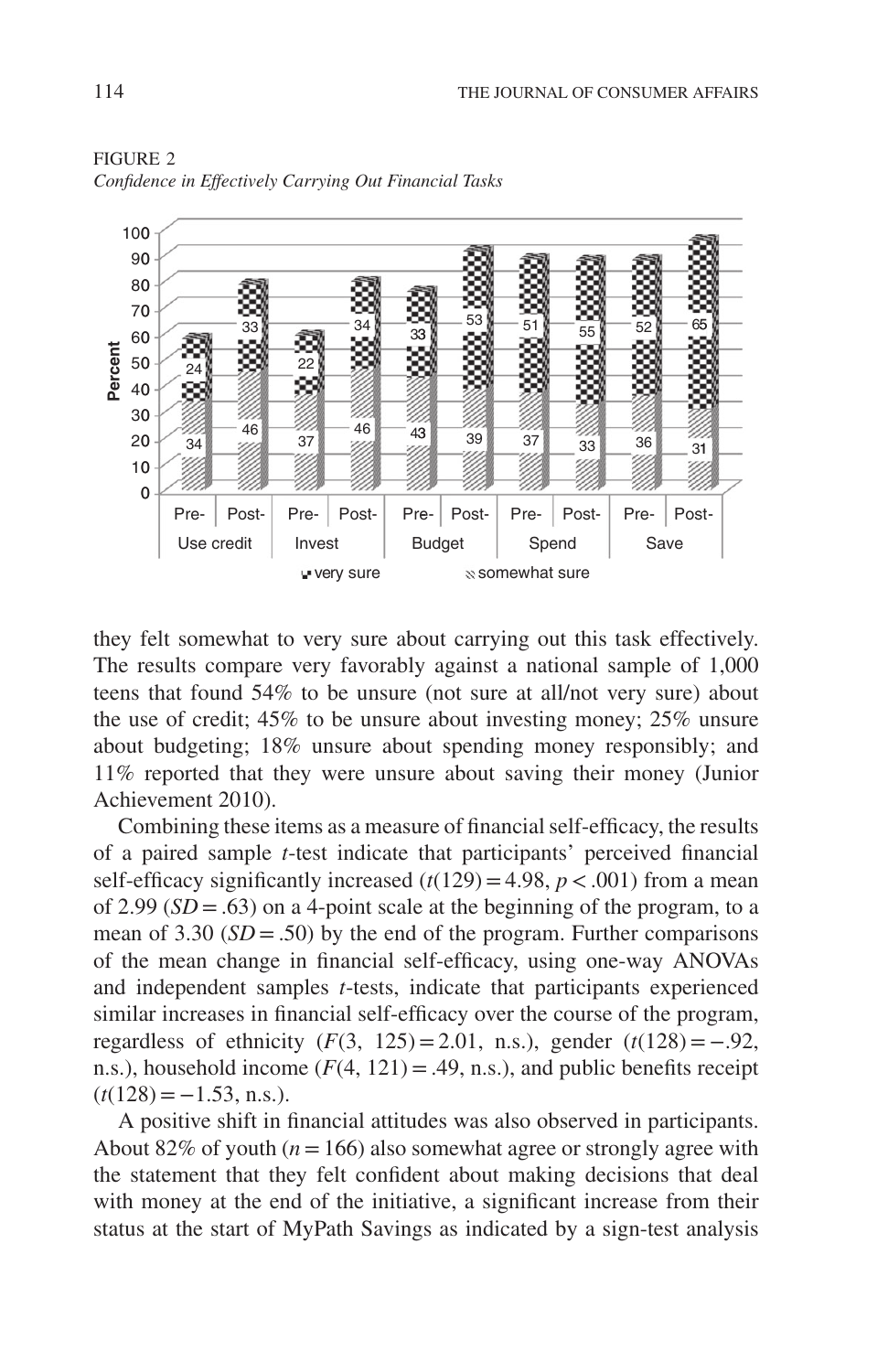



(*Z* = −4.77, *p<*.001). Sign-test analyses further indicated that participants experienced a significant increase in the level of agreement with the statement that they felt comfortable doing business with a bank or credit union (*Z* = −3.56, *p<*.001), with 67% of participants (*n*=167) somewhat or strongly agreeing with the statement at the end of the program. In addition, by the end of the program,  $81\%$  of participants ( $n=167$ ) somewhat agree or strongly agree that they thought it was "cool to be able to manage" their money well, again significantly different than at the beginning of the program  $(Z = -2.5, p < .05)$ . Lastly, more youth also somewhat or strongly agree that they are in control of their money  $(88.5\%, n=165)$ , again, significantly higher than their preprogram status  $(Z = -2.08, p < .05)$ .

#### Financial Behaviors

Respondents reported significant increases in the frequency with which they practiced positive financial behaviors as a result of MyPath Savings. At the end of MyPath Savings, 75% of youth (*n*=167) reported that they either often save a portion of their income or that they save all the time, while 71% asked themselves whether an item was a need or a want before making a purchase often or all the time. In addition, 66% of youth reported that they track their spending often or all the time, and 54% reported that they use a budget often or all the time (Figure 3).

Summing these four behaviors into a single index of financial behaviors, and comparing the means between the beginning and the end of the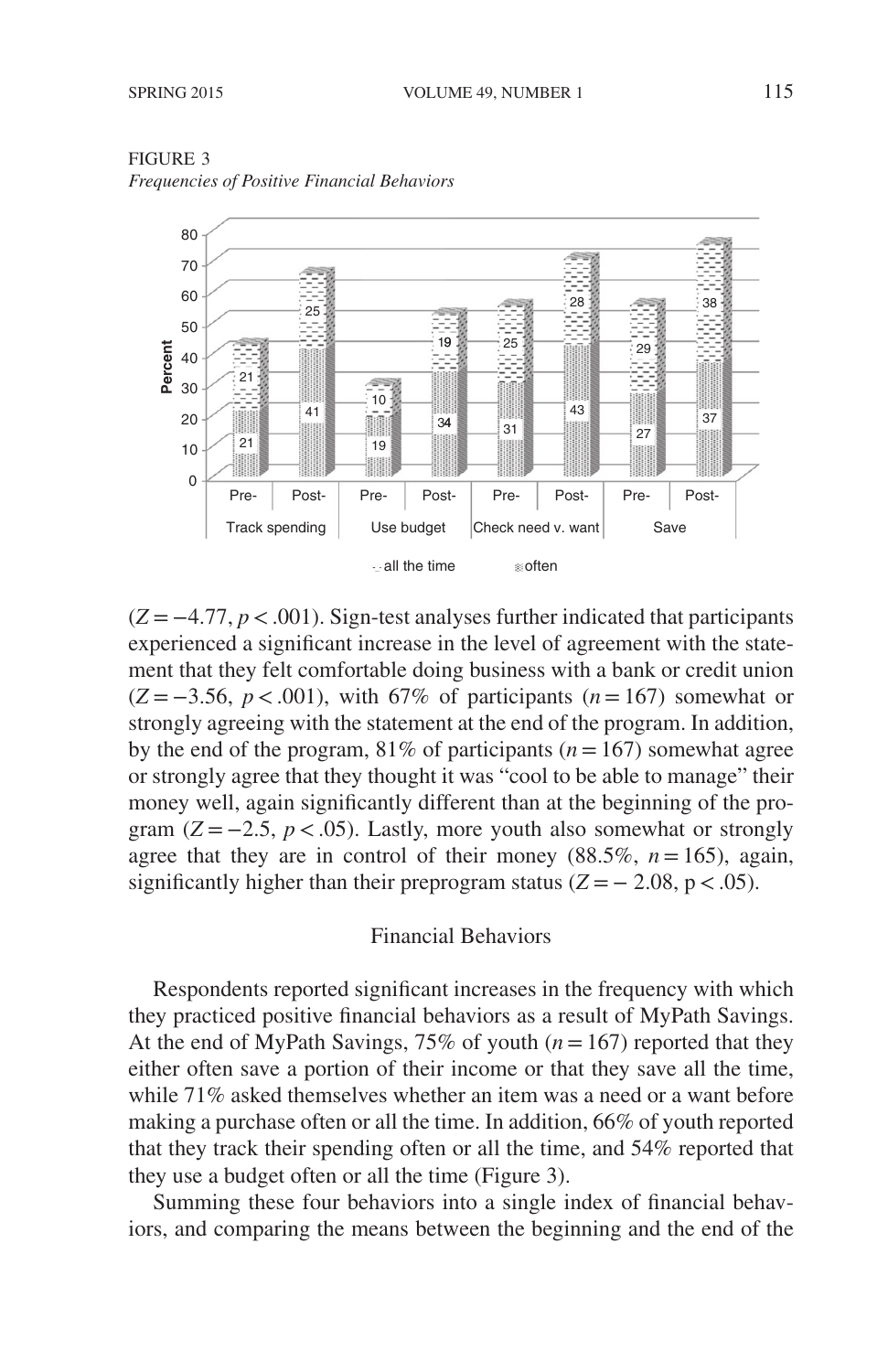program using paired samples *t*-test, the results indicate that there was a significant increase in the frequencies to which these financial behaviors were carried out by the end of MyPath Savings  $(t(129)=6.73, p < .001)$ . This increase in the occurrence of positive financial behaviors did not differ significantly across gender  $(t(128) = .63, n.s.)$ , public benefits receipt  $(t(128) = .73, n.s.),$  household income  $(F(4, 121) = .38, n.s.),$  or ethnicity  $(F(3, 125) = 1.13, n.s.).$ 

# Account Ownership and Savings

Every MyPath Savings participant had a savings account opened in their name as part of the model. For 60% of these youth, this account was the first savings account that they owned. At the end of the six-month period, a total of \$180,569 had been accumulated in the savings accounts of the 246 youth who remained in MYEEP. On average, each youth had accumulated \$734 ( $SD = 345$ ; min = 0, max = 1,794; median = 670), and saved \$507  $(SD = 321.2; \text{min} = 0, \text{max} = 1,544; \text{ median} = 440) \text{ net of savings matches}$ and the initial deposit. Youth also saved 86% of their goal, on average. Additionally, 46% of youth fully met their savings goal, while another 3 in 10 youth attained between 80% and 99% of their goal.

The amount of savings and assets accumulated through MyPath Savings did not differ significantly by gender  $(t(244) = .74, n.s.)$ , receipt of public benefits ( $t(244) = 1.66$ , n.s.), or by household income ( $F(4, 215) = .42$ , n.s.). However, the data indicate that the mean amount saved by participants differed significantly by ethnicity  $(F(3, 241) = 12.49, p < .001)$ . African American youth (mean =  $$333, SD = 160.7$ ) saved significantly lower amounts compared to youth who self-identified as being Asian  $(mean = $600, SD = 372.1)$  or Other  $(mean = $534, SD = 321.4)$ . Youth who self-identified as being Latino had statistically similar levels of savings (mean =  $$484, SD = 202.3$ ) compared to youth from the different ethnic backgrounds.

# DISCUSSION

This evaluation research sets out to test whether the MyPath Savings initiative, a short-term and targeted program built around the financial capability framework of empowering participants with the ability to act through financial education, as well as the opportunity to act by providing access to mainstream financial institutions and products, results in positive changes in financial knowledge, attitudes, and self-efficacy, and financial behaviors. The results suggest MyPath Savings may be effective in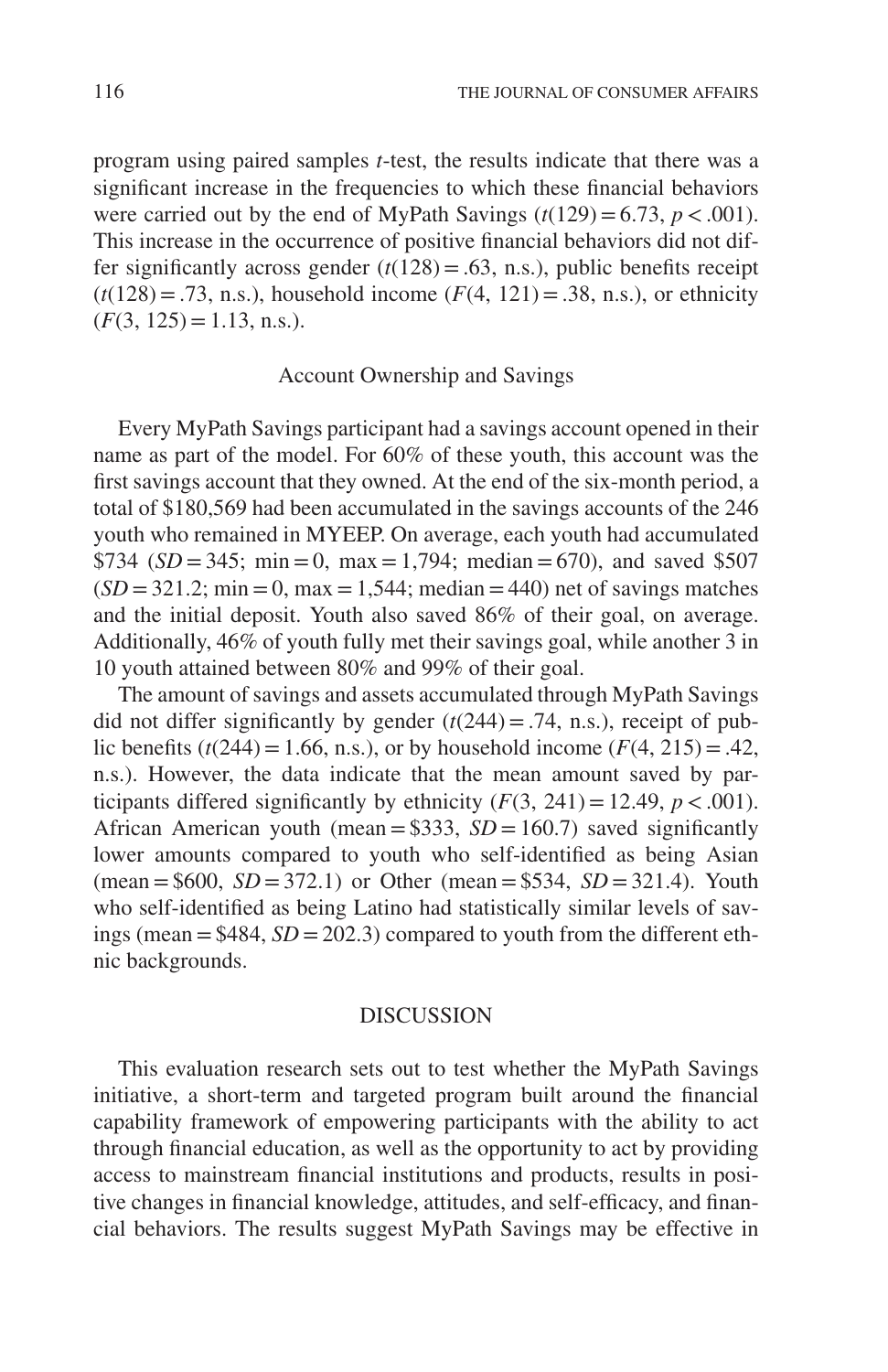increasing the financial capabilities of vulnerable youth, helping them establish good financial practices and save as they enter adulthood. Through this initiative, youth participants' knowledge of various financial topics significantly increased after each financial education workshop, as measured by their scores on pre- and post-test assessments. At the end of MyPath Savings, participants also expressed a higher level of financial self-efficacy and confidence in their ability to effectively carry out a variety of financial tasks, and reported significant increases in the frequency in which they practiced positive financial behaviors. Their level of confidence about making financial decisions also significantly increased by the end of MyPath Savings, as did their level of comfort in doing business with a mainstream financial institution. In other words, MyPath Savings participants experienced both an increase in knowledge and an increase in the application of that knowledge. MyPath Savings therefore not only developed financial knowledge but the financial capability of its participants.

Additionally, MyPath Savings demonstrates that even economically disadvantaged youth can save significantly meaningful amounts when provided with structural supports. In the focus groups, many youth reported that they were saving by themselves for the first time as a result of MyPath Savings. Youth were also surprised by the amounts they were able to save by the end of the initiative. Reflecting on the results, one participant explained:

I never wanted to save money, I always wasted it. But now I can keep it in the account, and I do not have to worry about my brother asking to borrow my money and not paying me back. It was a good way for me to save my money and actually at the end, I feel proud of myself, it was worth all the effort and wait that I put into it.

More importantly, the gains in financial capability as a result of MyPath Savings were observed to be mostly independent of gender, ethnicity, household income, and whether or not the household was receiving some form of public benefits or social welfare. This suggests that MyPath Savings is generally effective in increasing the financial capabilities of youth, even those who are among the most economically disadvantaged.

The findings add to the growing body of literature that finds that financial capability programs such as MyPath Savings that are targeted, narrowly focused, and capitalize on teachable moments; engage participants with real-world financial products and services; and leverage behavioral economics principles, to be promising models. While the design of this evaluation does not permit the examination of the effects of the individual components of MyPath Savings, it is plausible that the success of MyPath Savings could be attributed in part to building the program around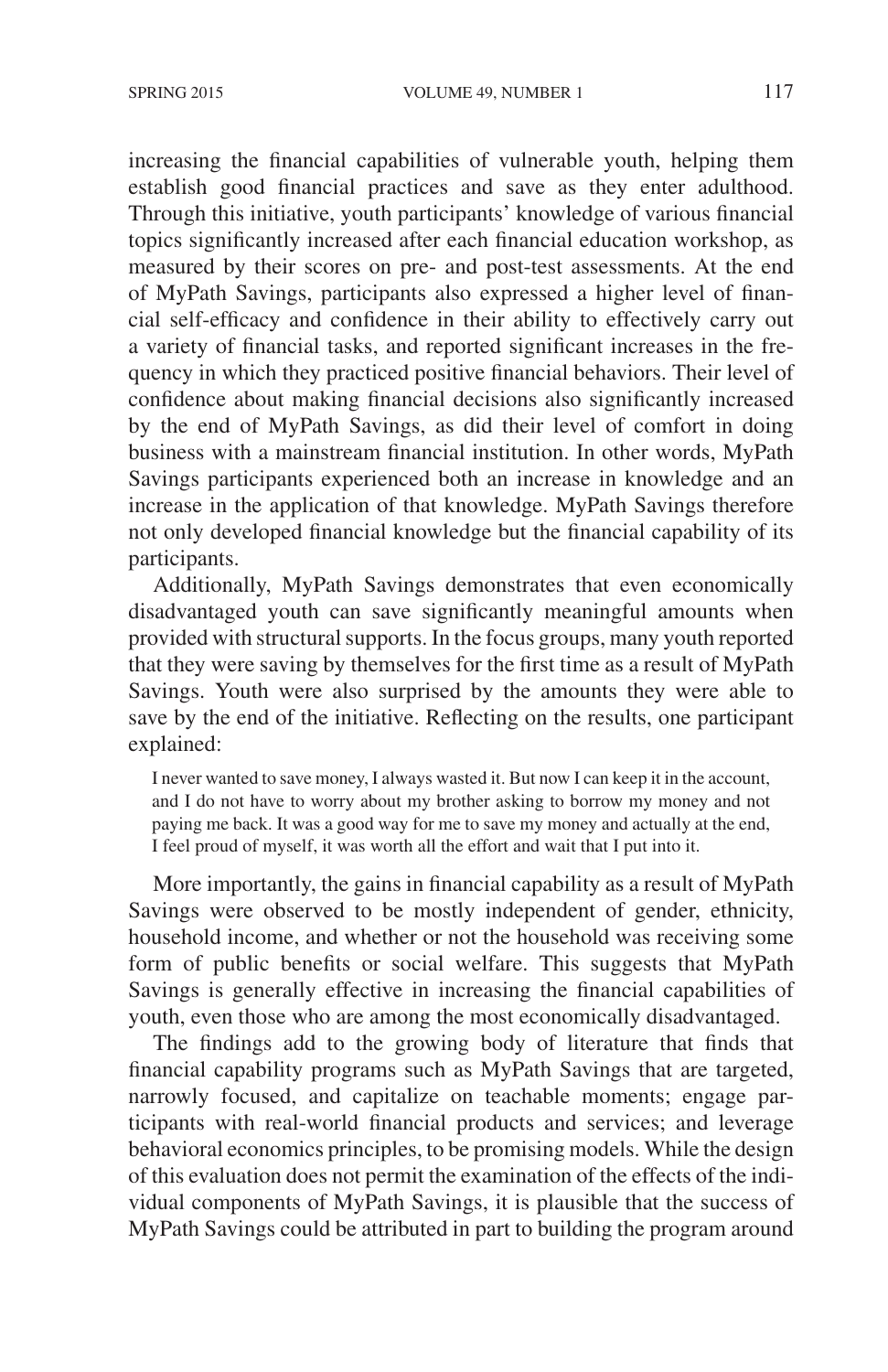teachable moments as well as providing real-world structural supports for youth to save—the two components of the financial capability framework.

Building Around "Teachable Moments"

Consistent with literature that finds financial education programs that provide just-in-time education to be effective (Fernandes, Lynch, and Netemeyer 2014; Hathaway and Khatiwada 2008; Thaler 2013), the positive outcomes of the pilot could be attributed in part to the fact that MyPath Savings is built around key teachable moments, thereby ensuring relevance and engagement. For example, as many of the youth in MyPath Savings are receiving their first paychecks and managing their income for the first time, MyPath Savings focuses on equipping participants with the knowledge and skills needed to successfully set financial goals, budget, save, and manage their newly acquired incomes. In addition, youth are also connected to a mainstream financial institution, another promising practice (McCormick 2008), many for the first time. MyPath Savings builds on this teachable moment and introduces various financial products as well as information on how to navigate different financial services. In so doing, MyPath Savings places an emphasis on enabling youth to understand *why* financial literacy and capability is important to the participant in the present, and to his or her future. This in turn increases the youth's motivation, which has been found to be an important driver of financial literacy (Mandell and Klein 2007).

In addition to building around teachable moments, the MyPath Savings financial education curriculum incorporates the input of past youth participants. This could have further ensured that the program addresses immediate needs and that the materials are developmentally appropriate for youth participants. Also, having youth peer-trainers lead the sessions, rather than adult teachers, further increases the level of youth engagement. Feedback gathered from focus groups indicated that participants were able to relate better to the peer trainers who were having the same life experiences. In addition, the peer trainers served as role models for the participants. This is consistent with the social learning theory which suggests that people may learn best from others that are perceived as being similar to them, and whom they could model after (Fabiano 1994; Goetz et al. 2011; Sloan and Zimmer 1993).

Structural Supports Help Economically Disadvantaged Youth Save

MyPath Savings demonstrates that youth from economically disadvantaged households can save when provided with the necessary structures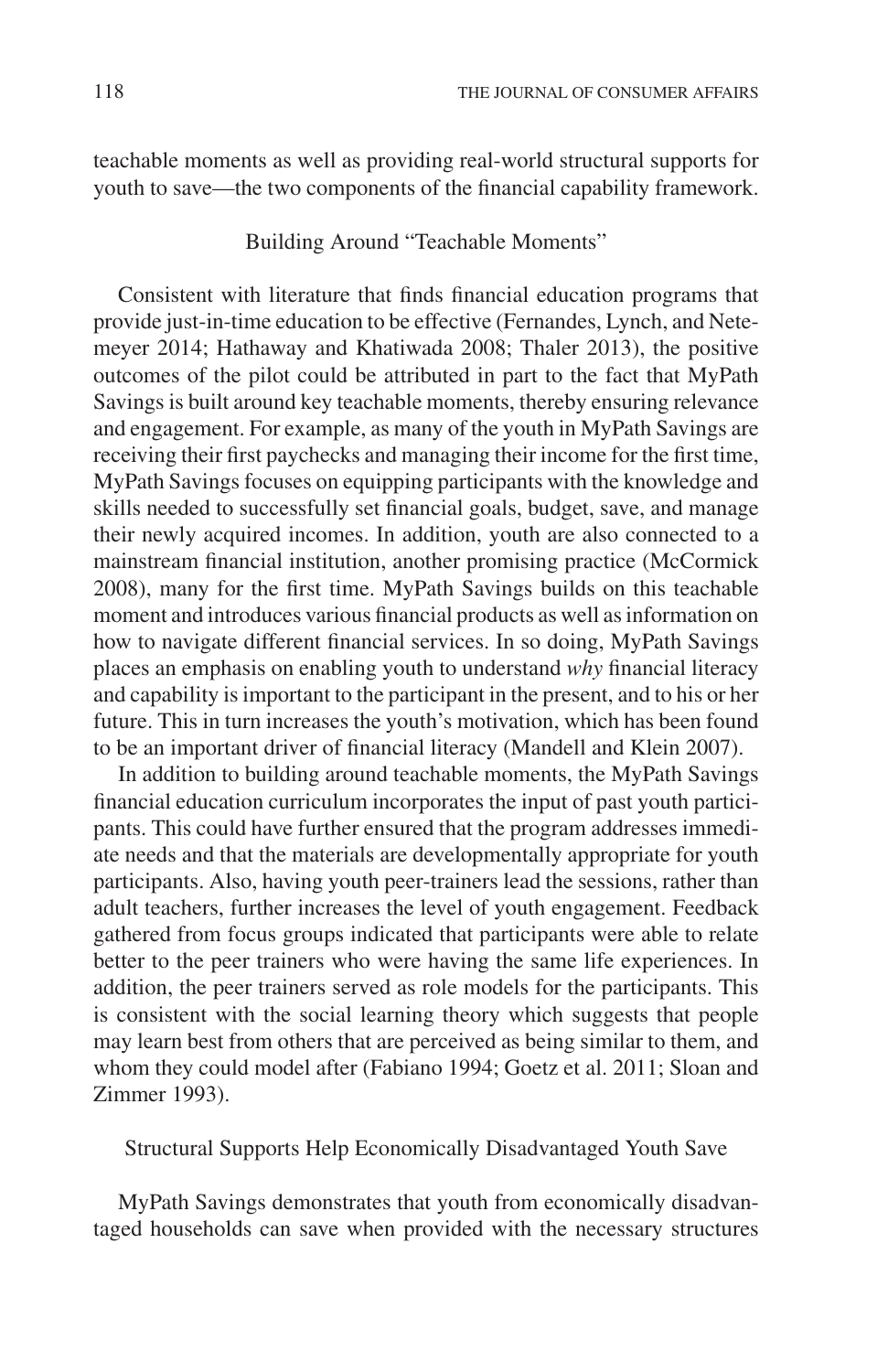and supports. Roughly 86% of the youth participants in the MyPath Savings pilot came from households with annual incomes below 50% of San Francisco's median household income and over 58% came from households that were receiving some form of government assistance. In spite of their economic disadvantage, participants were able to save \$507 on average over a 6-month period. This compares to an average of \$138 saved over the same period by youth at one of the program partner sites of the Savings for Education, Entrepreneurship and Downpayment (SEED) research initiative, who were of similar ages and backgrounds (Mason et al. 2009). Having all participants open savings accounts in their names at a financial institution, as well as the use of direct deposits, match caps, financial incentives, and peer support may have contributed to the higher savings performance seen in MyPath Savings as compared to other financial capability programs.

# *Ownership of Savings Accounts*

Among the key features of MyPath Savings that support and facilitate savings is the opening of a savings account for every participant in their own name (accounts were held at Self-Help Federal Credit Union). The opening of the savings accounts is important on several fronts. First, it provides the infrastructure that facilitates and encourages youth to save regularly. Second, it connects youth to the financial mainstream. In the 2011–2012 MyPath Savings pilot, 60% of participants reported they did not own a bank account prior to MyPath Savings. Third, it provides another teachable moment to empower youth to establish and manage their relationship with a financial institution and product. One youth explained the importance of owning their own account, saying:

I have a bank account, but it's in my mom's name, so I can't even cash a check or take out money without my mom there. So it [the MyPath account] was a safe place to keep the money I earned and make a deposit or do whatever I needed.

# *Direct Deposit*

In contrast to research that found no associations between direct deposits and the amounts saved (Han and Sherraden 2009; Sherraden, Schreiner, and Beverly 2003), savings seem to have been facilitated in MyPath Savings by the direct deposit feature which allows participants to automatically deposit a specified portion of their paycheck into their MyPath Savings account at each pay period. Unlike in other programs, where the direct deposit feature is optional, every youth in MyPath Savings determines the amount they would like to direct deposit at each pay period during one of the earlier financial education workshops, providing yet another teachable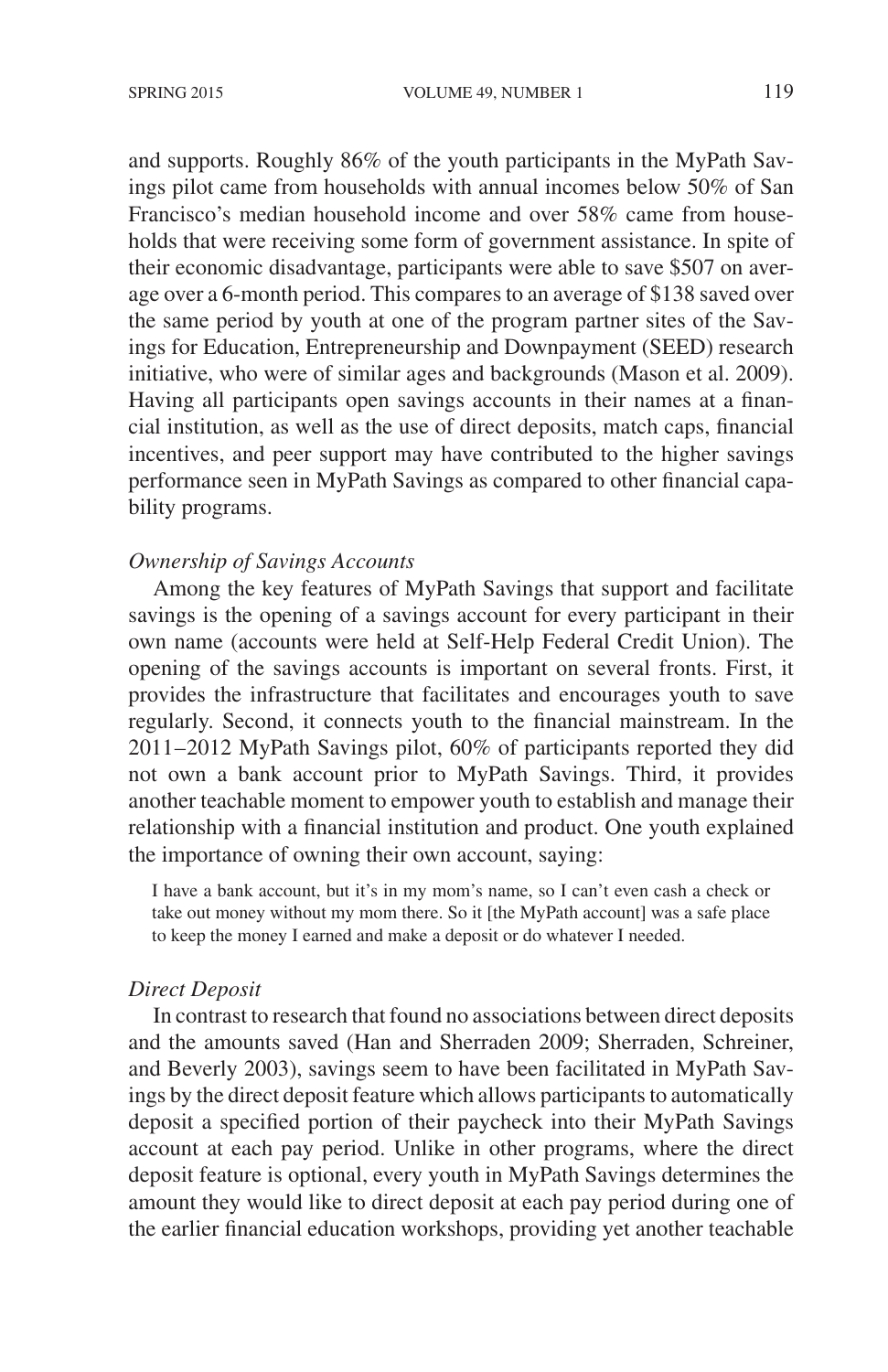moment. Many participants highlighted that MyPath Savings enabled them to save for the first time and that the automatic direct deposit feature was critical in supporting and sustaining their ability to save. One participant explained, "I really liked auto deposit. It would have been way too much work to save without it." Another youth said, "I wish I could have gone back and adjusted my [direct deposit] amount so I could have saved even more."

# *Savings Incentives and Match Caps*

Incentives and the match cap also played a big role in encouraging savings. In MyPath Savings, participants are provided a 2-to-1 savings match on the first \$30 saved for their first four deposits of the initiative. Incentives are also provided to encourage engagement and various positive financial behaviors. The savings data indicate that most participants used the match cap as their savings target, consistent with findings from the American Dream Demonstration (Sherraden, Schreiner, and Beverly 2003). In addition, participants reported that the 2-to-1 savings match was instrumental in their decision to start, and continue, saving. While the generous match rate helped spur youths' decision to save, participants reported in the focus groups that they would have preferred having a higher match cap, and having the savings matches available for longer periods, to further encourage the establishment of the savings habit. In fact, youth in various focus groups reported that savings match rates of 0.5-to-1 or 1-to-1 would have been just as effective, if the match cap were raised and matches made available for longer periods.

# Peer Support

Support by fellow participants, peer leaders, and agency staff have also been credited by participants in the focus groups as being an important factor in encouraging savings. Youth in MyPath Savings freely shared their savings goals as well as their progress toward achieving their goals with each other in their group meetings. This provided peer leaders and agency staff the opportunity to mentor and encourage youth regarding their financial practices, but more importantly, it established a peer accountability structure where youth were accountable to each other for meeting their savings goals. In addition, high-saving youth served as role models to motivate others to save more. By the end of the pilot, youth were truly surprised by the amounts they had saved. Youth who saved less than others, or did not save, reported feeling disappointed in themselves, having seen how others with the same opportunities managed to save, which left them feeling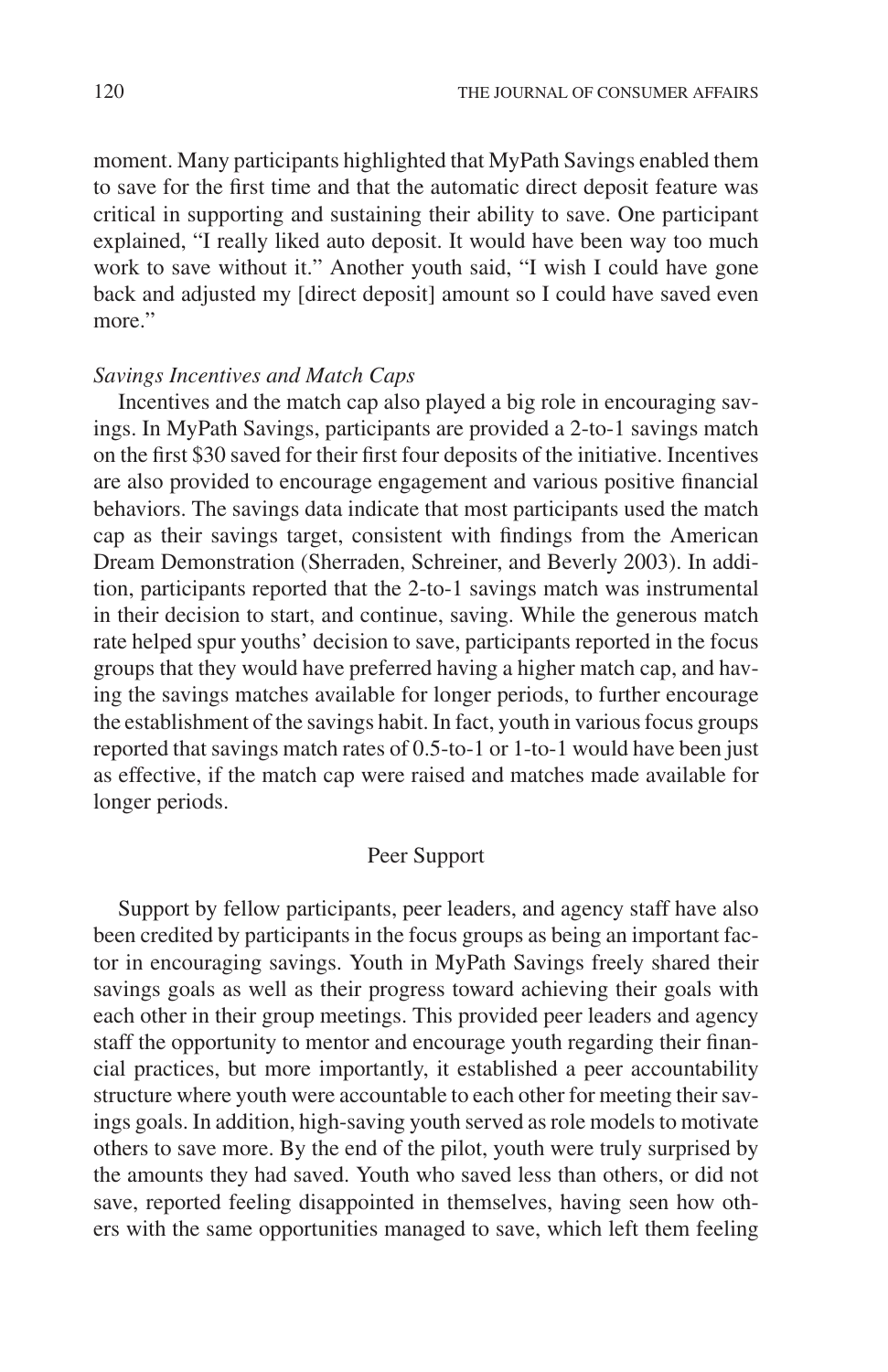committed to making smarter financial decisions to save in the future. The importance of peer support for saving was also evident in the research from the American Dream Demonstration, which found savings to be significantly associated with the presence of peer mentoring groups, suggesting that peer encouragement, support, and sharing of the challenges and experiences are helpful in increasing financial capabilities and savings (Curley 2004; Sherraden and McBride 2010; Sherraden, McBride, and Hanson 2005).

### LIMITATIONS

As with all research, there are limitations to the findings and the generalizability of the findings of this evaluation. In terms of research design, a single group pre-post was adopted for this outcome evaluation due to financial and implementation constraints. As a result, numerous threats to internal validity—for example history, selection, and maturation—could not be excluded as viable explanations for the results. Second, as this pilot implementation of MyPath Savings was intended to be a "proof of concept," the evaluation adopted a "black box" approach to test the effectiveness of the program as a whole, but not the program theories behind each of the components within MyPath Savings. While the results indicate that MyPath Savings works in increasing financial capability among youth, it is not known which components of the program had the greatest impact, or whether the components had any effect at all. Third, due to resource constraints that prevented program monitoring across all 10 sites, the level of youth participation in MyPath Savings, and how participation influenced the outcomes, are not known. Fourth, the ethnic composition of the participants was not reflective of San Francisco's ethnic diversity, with half being of Asian descent and another 30% African American. The disproportionality, especially the over-representation of Asians, may have biased the results, thereby limiting its validity and generalizability. Future research should consider adopting more rigorous experimental designs to test both the effects of the overall program, as well as the effects of the individual components of the program.

# **CONCLUSION**

The landscape of youth financial capability initiatives is sparse, including those targeting high school–aged youth and transitional-aged youth (i.e., youth making the transition from high school into adulthood, ages 18–25 years). There is enormous potential in helping youth, specifically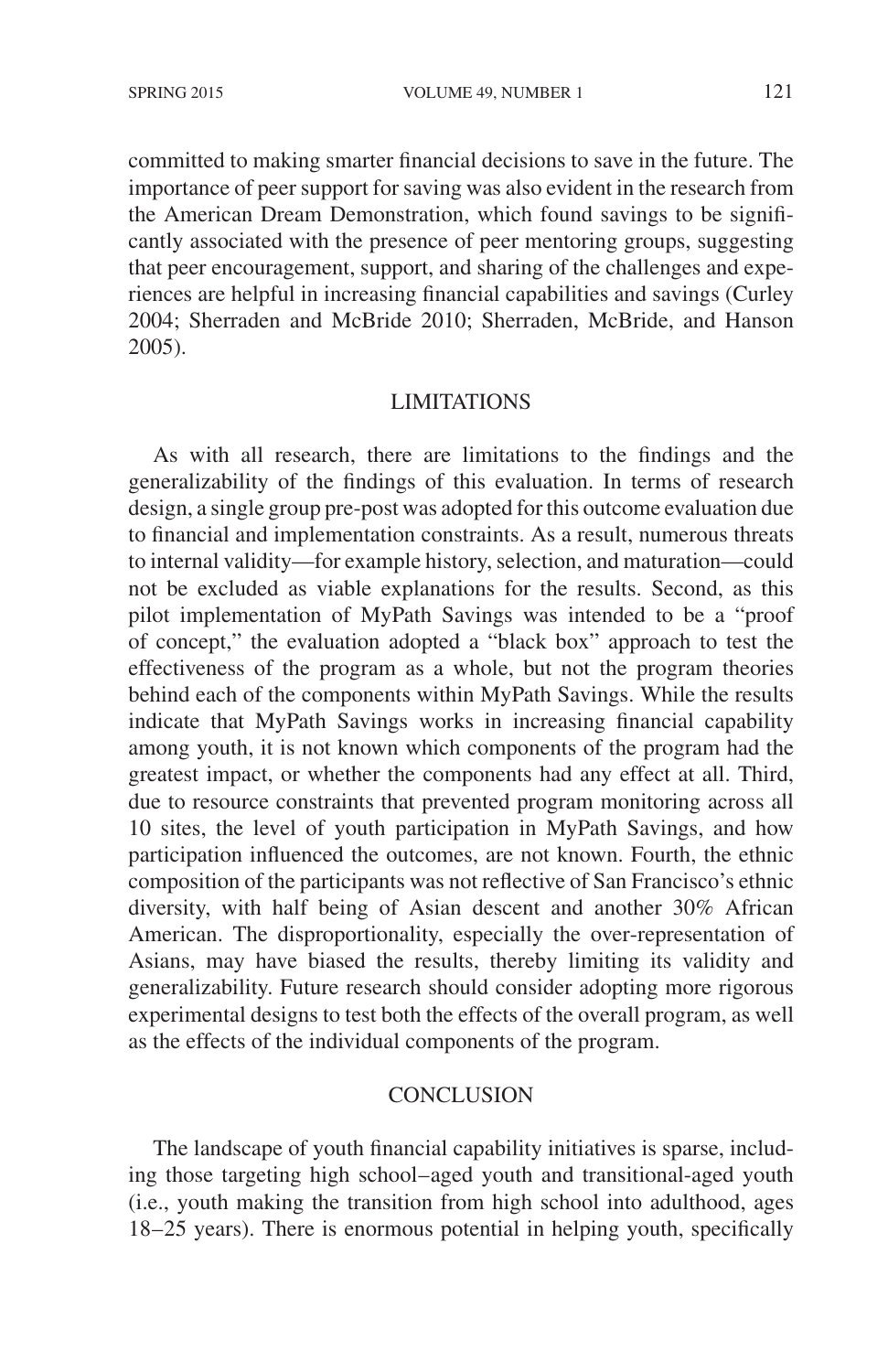low-income youth, build their financial capabilities before they make the transition into adulthood. This study provides an overview of the process and early outcomes of the MyPath Savings financial capability pilot that has a dual focus on enabling participants to act through increased financial knowledge, and the opportunity to act through access to mainstream financial products and services. As these early results suggest, there is significant potential to reach working-age low-income youth with experiential financial education and account management within the broader context of youth development, and positively impacting their financial capability outcomes. While this pilot was relatively small and geographically focused, the concept provides a useful framework for similar efforts across the country. One of the program participants captured the very essence of MyPath Savings in saying,

Instead of kids always asking their parents for money, you worked for this money, you're being able to save this money for yourself. Now that we can earn our own money, I think kids should be proud of themselves for being able to save.

# APPENDIX 1

### SELECTED MEASURES

# FINANCIAL SELF-EFFICACY

How sure are you that you can effectively do each of the following in a responsible manner during your lifetime? (4-point Likert scale—1 "Not Sure At All" to 4 "Very Sure")

- a. Use credit
- b. Invest your money
- c. Budget your money
- d. Spend your money
- e. Save your money

# FINANCIAL ATTITUDES

Please let us know the extent you agree with the following statements. (5-point Likert scale—1 "Strongly disagree" to 5 "Strongly Agree")

- a. I am in control of my money
- b. I am comfortable doing business with a bank or credit union
- c. I feel confident about making decisions that deal with money
- d. I think it is "cool" to be able to manage my money well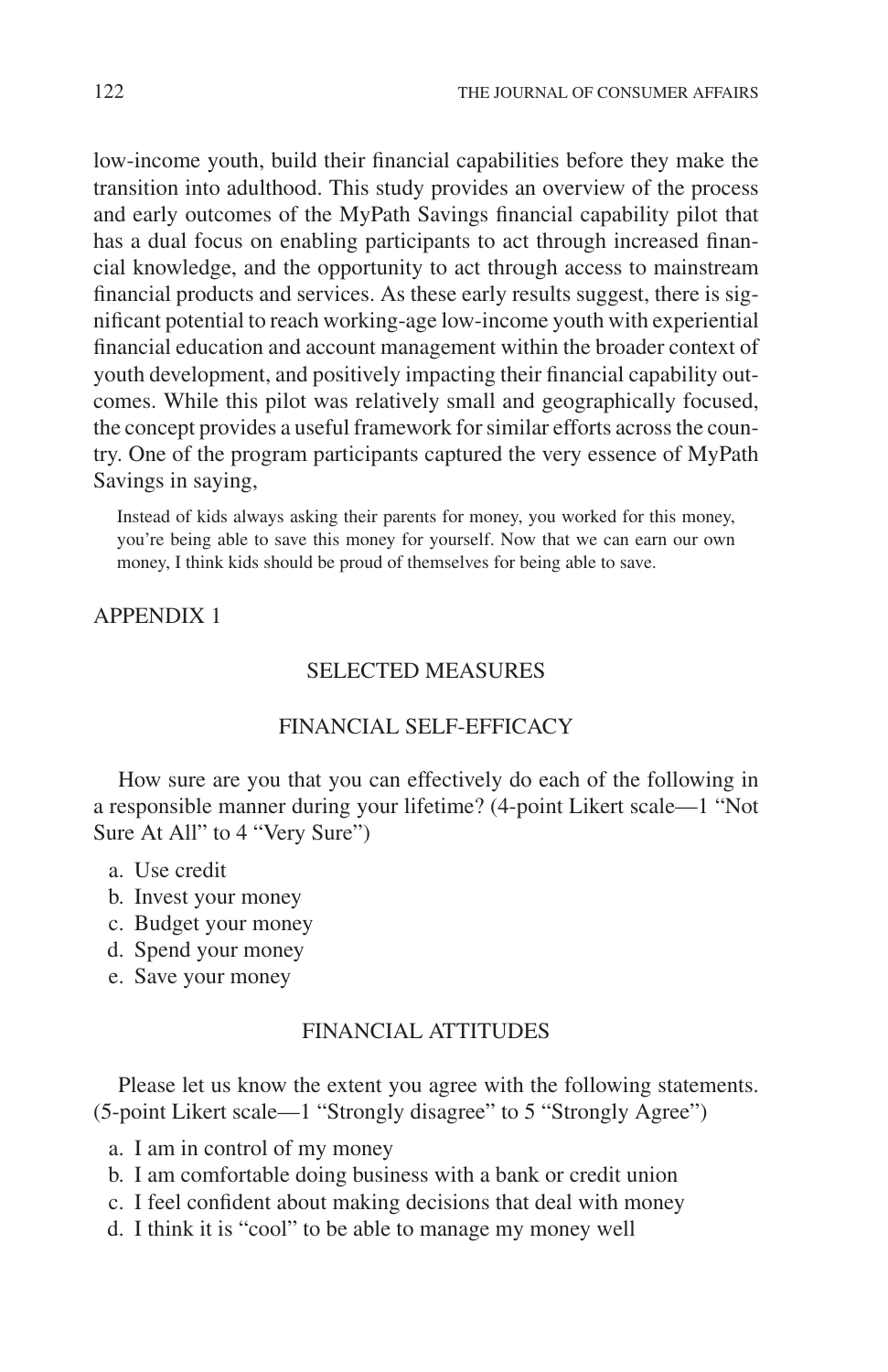# FINANCIAL BEHAVIORS

How often do you? (4-point Likert scale—1 "Never" to 4 "All the time")

- a. Track how you spend your money
- b. Use a personal budget to plan how you spend your money
- c. Ask yourself if it is a need or a want before making a purchase
- d. Save a portion of your income

# SELECTED FOCUS GROUP QUESTIONS

- a. What are your thoughts on the savings goal?
- b. Which of the savings incentives had the biggest impact on you and why?
- c. What could we do differently to encourage you to save more?
- d. What are your thoughts of having youths teach the sessions, compared to having adults?
- e. How has MyPath impacted you?

### **REFERENCES**

Bayer, Patrick J., B. Douglas Bernheim, and John Karl Scholz. 2009. The Effects of Financial Education in the Workplace: Evidence from a Survey of Employers. *Economic Inquiry*, 47 (4): 605–624.

Bertrand, Marianne, Sendhil Mullainathan, and Eldar Shafir. 2004. A Behavioral-Economics View of Poverty. *The American Economic Review*, 94 (2): 419–423.

- Boyce, Laurie and Sharon M. Danes. 1998. *Evaluation of the NEFE High School Financial Planning Program 1997–1998*. Greenwood Village, CO: National Endowment for Financial Education.
- Burhouse, Susan, Karyen Chu, Ryan Goodstein, Joyce Northwood, Yazmin Osaki, and Dhruv Sharma. 2014. *2013 FDIC National Survey of Unbanked and Underbanked Households*. Washington, DC: Federal Deposit Insurance Corporation.
- Burhouse, Susan and Yazmin Osaki. 2012. *2011 FDIC National Survey of Unbanked and Underbanked Households*. Washington, DC: Federal Deposit Insurance Corporation.
- Choi, Janes J., David Laibson, and Brigitte C. Madrian. 2004. Plan Design and 401(K) Savings Outcomes. *National Tax Journal*, 52 (2): 275–298.
- Cohen, David R. and John B. Henderson. 1991. *Health, Prevention and Economics*. Oxford, UK: Oxford University Press.
- Committee on Community-Level Programs for Youth. 2002. Features of Positive Development Settings. In *Community Programs to Promote Youth Development*, edited by Jacquelynne Eccles and Jennifer Appleton Gootman. Washington, DC: National Academies Press.
- Cramer, Reid, Rourke O'Brien, Daniel Cooper, and Maria Luengo-Prado. 2009. *A Penny Saved Is Mobility Earned: Advancing Economic Mobility through Savings*. Washington, DC: Pew Charitable **Trusts**.
- Curley, Jami. 2004. *The Role of Institutions in the Saving Participation and Performance of Low-Income Households in Individual Development Accounts*. Dissertation, George Warren Brown School of Social Work, Washington University in St Louis, St. Louis, MO.
- Daminger, Allison, Katy Davis, Piyush Tantia, and Josh Wright. 2014. *Driving Positive Innovations to Scale in the Financial Services Sector*. New York: ideas42.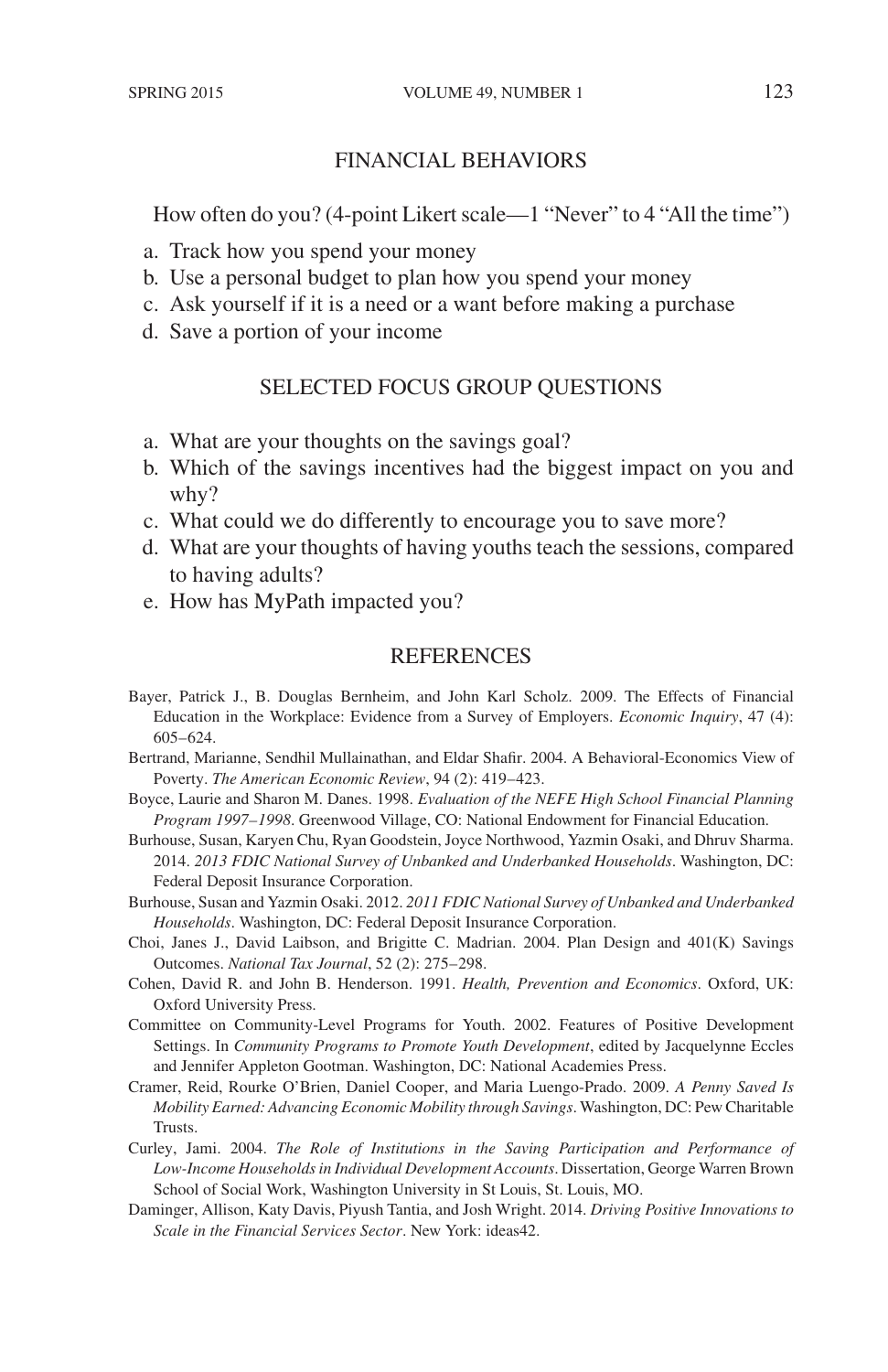- Danes, Sharon. 2005. *Evaluation of the NEFE-High School Financial Planning Program 2003–2004*. St Paul, MN: University of Minnesota, Family Social Science Department.
- Danes, Sharon M. and Heather R. Haberman. 2007. Teen Financial Knowledge, Self-Efficacy, and Behavior: A Gendered View. *Journal of Financial Counseling and Planning*, 18 (2): 48–60.
- DeMarco, Donna, Gregory Mills, and Michelle Ciurea. 2008. *Assets for Independence Act Evaluation: Process Study: Final Report*. Cambridge, MA: Abt Associates Inc.
- Executive Order 13646, 78 FR 39159. 2013.
- Fabiano, Patricia M. 1994. From Personal Health into Community Action: Another Step Forward in Peer Health Education. *Journal of American College Health*, 43: 115–121.
- Federal Deposit Insurance Corporation. 2007. *A Longitudinal Evaluation of the Intermediate-Term Impact of the Money Smart Financial Education Curriculum Upon Consumer's Behavior and Confidence*. Washington, DC: Author.
- Fernandes, Daniel, John G. Lynch, and Richard G. Netemeyer. 2014. Financial Literacy, Financial Education, and Downstream Financial Behaviors. *Management Science*, 60 (8): 1861–1883.
- Gartner, Kimberly and Richard M. Todd. 2005. *Effectiveness of Online "Early Intervention" Financial Education for Credit Cardholders*. Washington, DC: Federal Reserve System Community Affairs Research Conference (April).
- Goetz, Joseph W., Dorothy B. Durband, Ryan E. Halley, and Kimberlee Davis. 2011. A Peer-Based Financial Planning & Education Service Program: An Innovative Pedagogic Approach. *Journal of College Teaching & Learning*, 8 (4): 7–14.
- Graubard, Barry I. and Edward L. Korn. 1996. Survey Inference for Subpopulations. *American Journal of Epidemiology*, 144 (1): 102–106.
- Grinstein-Weiss, M., Jami Curley, and Pajarita Charles. 2007. Asset Building in Rural Communities: The Experience of Individual Development Accounts. *Rural Sociology*, 72 (1): 25–46.
- Han, Chang-Keun and Michael Sherraden. 2009. Do Institutions Really Matter for Saving among Low-Income Households? A Comparative Approach. *The Journal of Socio-Economics*, 38 (3): 475–483.
- Harder+Company. 2009. *Junior Achievement Presents: The NEFE High School Financial Planning Program*. Boston: JA Worldwide.
- Hathaway, Ian, and Sameer Khatiwada. 2008. *Do Financial Education Programs Work?* Working Paper 08-03. Cleveland, OH: Federal Reserve Bank of Cleveland.
- Hernandez, Mindy. 2011. *Applying Behavioral Research to Asset-Building Initiatives: Lessons from a Year of Experimentation*. Washington DC: CFED.
- Jackson, Kristina M., Kenneth J. Sher, and Phillip K. Wood. 2000. Trajectories of Concurrent Substance Use Disorders: A Developmental, Typological Approach to Comorbidity. *Alcoholism: Clinical and Experiment Research*, 24 (6): 902–913.
- Jacob, Katy, Sharyl Hudson, and Malcolm Bush. 2000. *Tools for Survival: An Analysis of Financial Literacy Programs for Lower-Income Families*. Chicago, IL: Woodstock Institute.
- Johnson, Lissa and Margaret Sherrard Sherraden. 2007. From Financial Literacy to Financial Capability among Youth. *Journal of Sociology & Social Welfare*, 34 (3): 119–146.
- Junior Achievement. 2010. *Junior Achievement/The Allstate Foundation 2010 Teens and Personal Finance Survey*. Washington, D.C.: Junior Achievement.
- Kearney, Melissa Schettini, Peter Tufano, Jonathan Guryan, and Erik Hurst. 2010. *Making Savers Winners: An Overview of Prize-Linked Savings Products*. Cambridge, MA: National Bureau of Economic Research.
- Kezar, Adrianna and Hannah Yang. 2010. The Importance of Financial Literacy. *About Campus*, 14 (6): 15–21.
- Klinge, Valerie, Sharon Harper, and Habib Vaziri. 1974. The Peabody Individual Achievement Test. *Journal of Abnormal Child Psychology*, 2 (2): 133–141.
- Land, Kenneth C. and Stephen T. Russell. 1996. Wealth Accumulation across the Adult Life Course: Stability and Change in Sociodemographic Covariate Structures of Net Worth Data in the Survey of Income and Program Participation, 1984–1991. *Social Science Research*, 25 (4): 423–462.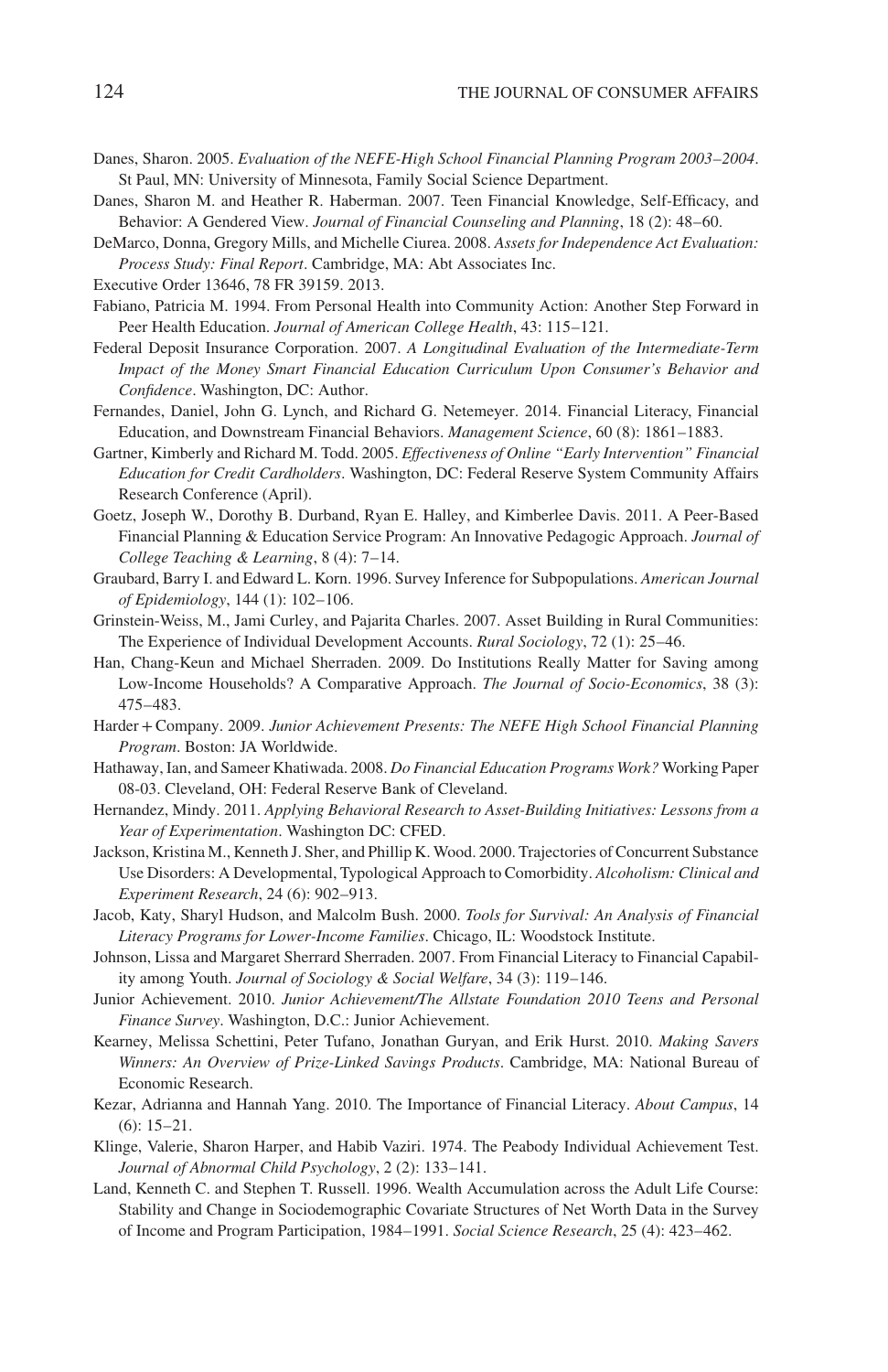- Lapp, William M. 2010. The Missing Link: Financial Self-Efficacy's Critical Role in Financial Capability. EARN White Paper. San Francisco, CA: EARN Research Institute.
- Lown, Jean M. 2011. 2011 Outstanding AFCPE Conference Paper: Development and Validation of a Financial Self-Efficacy Scale. *Journal of Financial Counseling and Planning*, 22 (2): 54–63.
- Lusardi, A., Olivia S. Mitchell, and Vilsa Curto. 2010. Financial Literacy among the Young. *Journal of Consumer Affairs*, 44 (2): 358–380.
- Lyons, Angela C., Lance Palmer, Koralalage S.U. Jajaratne, and Erik Scherpf. 2006. Are We Making the Grade? A National Overview of Financial Education and Program Evaluation. *Journal of Consumer Affairs*, 40 (2): 208–235.
- Madrian, Brigitte C. and Dennis F. Shea. 2001. The Power of Suggestion: Inertia in 401(K) Participation and Savings Behavior. *The Quarterly Journal of Economics*, 116 (4): 1149–1187.
- Mandell, Lewis and Linda Schmid Klein. 2007. Motivation and Financial Literacy. *Financial Services Review*, 16: 105–116.
- Mason, Lisa Reyes, Yunju Nam, Margaret Clancy, Vernon Loke, and Young-Mi Kim. 2009. *SEED Account Monitoring Research: Participants, Savings and Accumulation*. CSD Research Report 09-05. St. Louis, MO: Washington University, Center for Social Development.
- McCormick, Martha Henn. 2008. The Effectiveness of Youth Financial Education: A Review of the Literature. *Journal of Financial Counseling and Planning*, 20 (1): 70–83.
- National Endowment for Financial Education. 2003. Financial Literacy in America: Individual Choices, National Consequences. A White Paper Report on "The State of Financial Literacy in America-Evolutions and Revolutions," Denver, CO, October 9–11, 2002. Washington, DC: National Endowment for Financial Education.
- ———. 2004. *Motivating Americans to Develop Constructive Financial Behaviors*. Denver, CO: National Endowment for Financial Education.
- Olen, Helaine. 2014. The Quest to Improve America's Financial Literacy Is Both a Failure and a Sham. *Pacific Standard*, January 7.
- Parrish, Leslie and Lisa Servon. 2006. Policy Options to Improve Financial Education: Equipping Families for Their Financial Futures *(Issue Brief)*. Washington, DC: New America Foundation.
- Schreiner, Mark, Margaret Clancy, and Michael Sherraden. 2002. *Saving Performance in the American Dream Demonstration – A National Demonstration of Individual Development Accounts*. St. Louis, MO: Center for Social Development.
- Sherraden, Margaret. 2013. Building Blocks of Financial Capability. In *Financial Capability and Asset Development – Research, Education, Policy, and Practice*, edited by Julie Birkenmaier, Margaret Sherraden, and Jami Curley (1–73). New York: Oxford University Press.
- Sherraden, Margaret Sherrard and Amanda Moore McBride. 2010. *Striving to Save: Creating Policies for Financial Security of Low-Income Families*. Ann Arbor: University of Michigan Press.
- Sherraden, Michael, Mark Schreiner, and Sondra Beverly. 2003. Income, Institutions, and Saving Performance in Individual Development Accounts. *Economic Development Quarterly*, 17 (1): 95–112.
- Sherraden, Margaret Sherrard, Amanda Moore McBride, Elizabeth Johnson, Stacie Hanson, Fred M. Ssewamala, and Trina R. Shanks. 2005. *Saving in Low-Income Households: Evidence from Interviews with Participants in the American Dream Demonstration*. St. Louis, MO: Washington University in St Louis, Center for Social Development.
- Sherraden, Margaret Sherrard, Lissa Johnson, Baorong Guo, and William Elliott. 2011. Financial Capability in Children: Effects of Participation in a School-Based Financial Education and Savings Program. *Journal of Family & Economic Issues*, 32 (3): 385–399.
- Sloan, Beverlie Conant and Christine G. Zimmer. 1993. The Power of Peer Health Education. *Journal of American College Health*, 41: 241–245.
- Thaler, Richard H. 2013. Financial Literacy, Beyond the Classroom. *The New York Times*, October 6.
- Thaler, Richard H. and Cass R. Sunstein. 2009. *Nudge: Improving Decisions About Health, Wealth, and Happiness*. New York: Penguin.
- The Social Research Centre. 2011. *Adult Financial Literacy in Australia: Executive Summary of the Results from the 2011 ANZ Survey*. Victoria, Australia: ANZ.